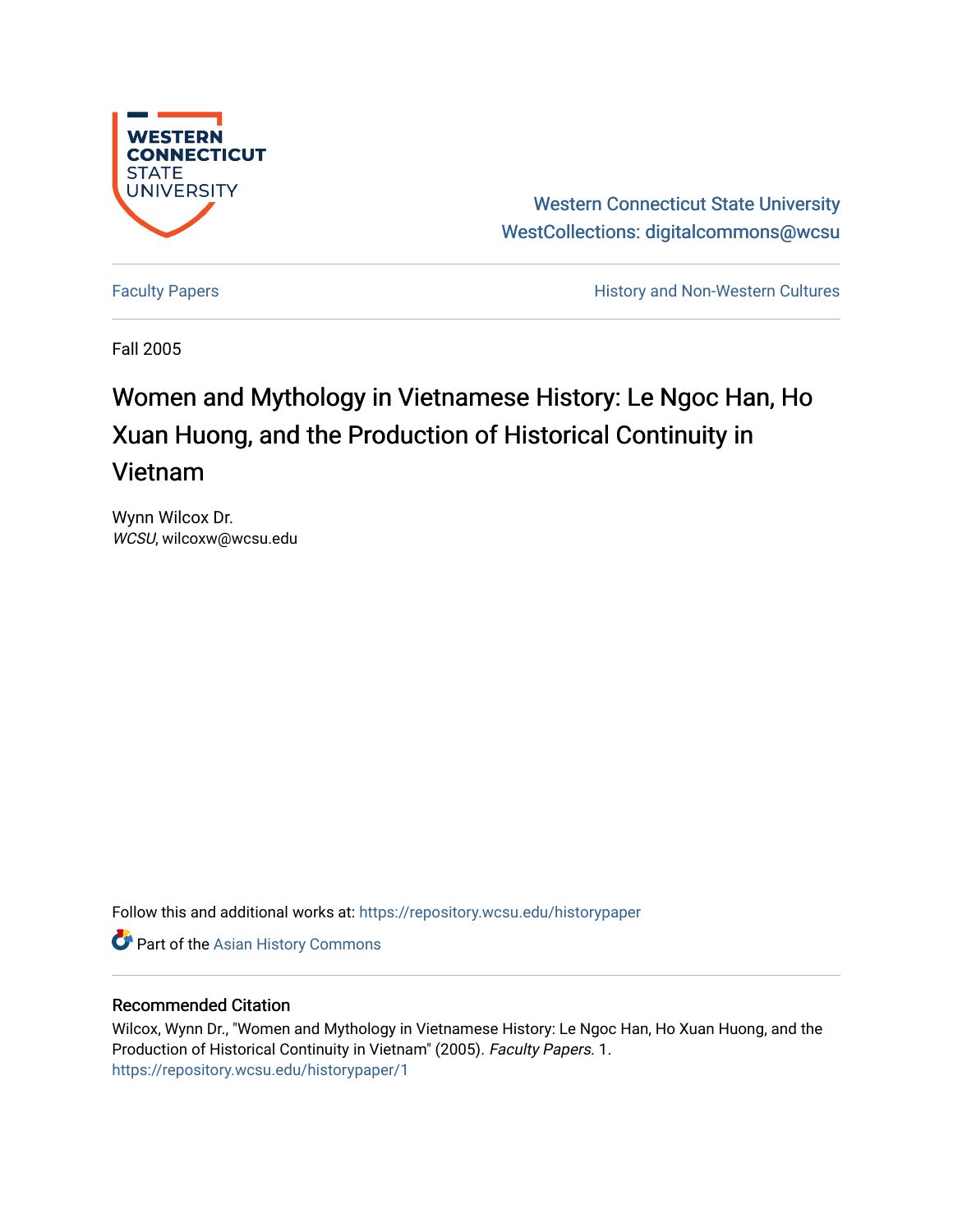## **Women and Mythology in Vietnamese History: Lê Ngo. c Hân, H`ô Xuân Hu)o)ng, and the Production of Historical Continuity in Vietnam**

Wynn Wilcox

#### **Three Myths about Two Vietnamese Women**

Lê Ngọc Hân (1770–99) and Hồ Xuân Hương (c. 1770–1822) are two of the most well known female writers of premodern Vietnam. Despite their different social stature (while Ngoc Hân was a princess and queen, Xuân Hương operated at the fringes of the literary world), both women occupy important roles in Vietnamese literature and history. There are references to them in anthologies of Vietnamese poetry, histories of Vietnam, the names of Vietnamese buildings and streets, and the halls of the Vietnamese women's museum and history museums. In other words, both women occupy an important place in the pantheon of Vietnamese national heroes and in the sites where the continuities of Vietnamese nationalism, of past and present, are produced.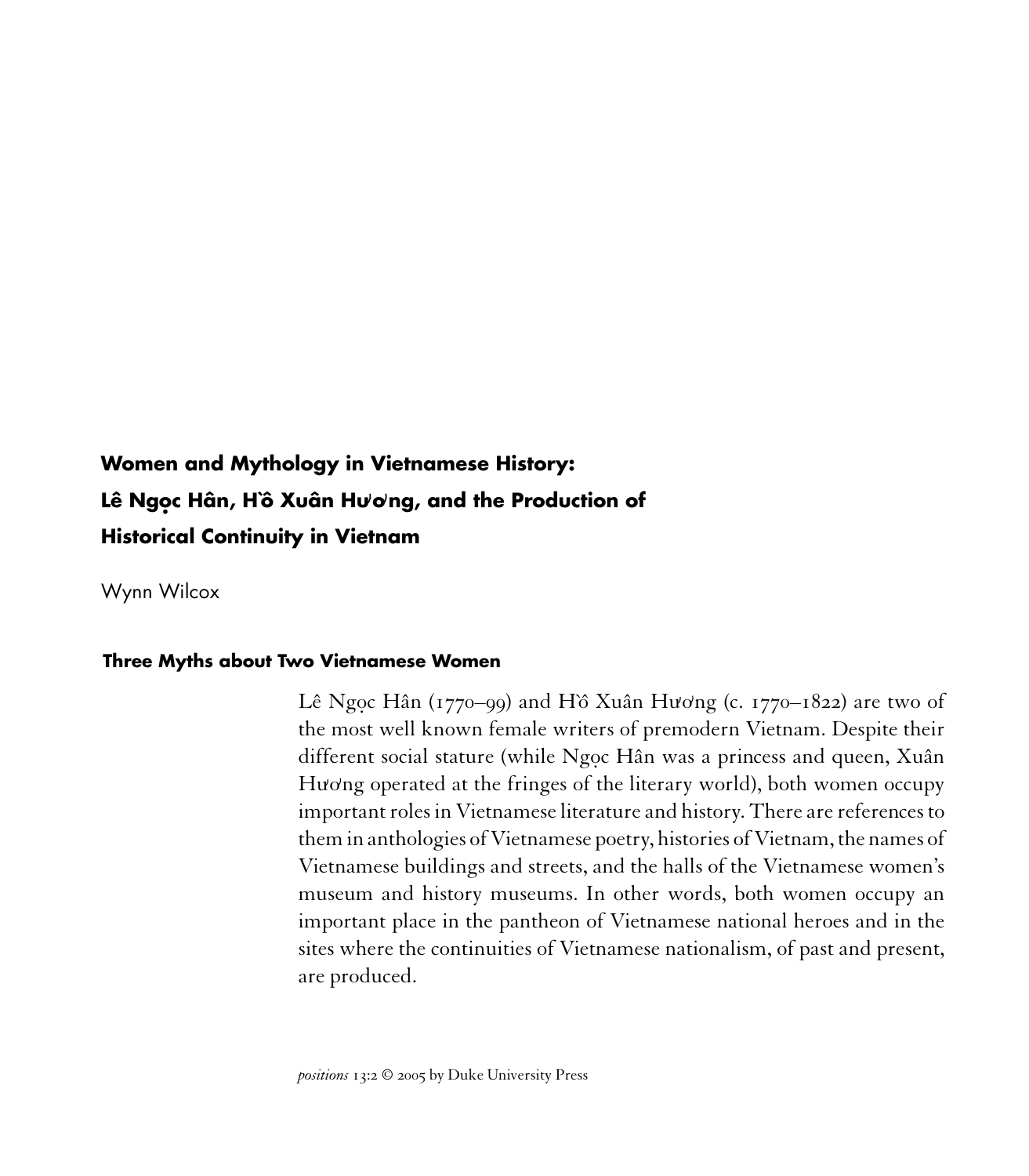Yet an examination of the historical record of these two women makes their vaunted place in the Vietnamese nationalist tradition seem strange. Despite their ubiquity, we actually know relatively little about either of them. What we know of Ngoc Hân's ideas is limited to her two famous but short poems: a funerary oration and a gravestone inscription (both of which are subject to the formulaic conventions of their genre) for her departed husband, the Quang Trung emperor (c. 1753–92, r. 1788–92). While Xuân Hương was a prolific poet, her poems have survived only in poetry collections published nearly a century after her death, and what little is known about her life comes predominantly from the poems attributed to her. In other words, while both of these women have attained great importance in both Vietnamese historiography and Vietnamese literature, they have gained this position only relatively recently, despite (or perhaps because of) the fact that very little is known about them.

Since 1954, the year that marked the beginning of two decades of division between North and South Vietnam, publications about both women have appeared in greater numbers than before. Both Xuân Hương and Ngọc Hân have appeared as part of what Patricia Pelley has called "a new canonical version of the Vietnamese past" that Marxist historians in North Vietnam constructed. In this context, their writing was used as evidence of the progressivism of the Tây Sơn dynasty (1771–1802), which these historians regarded as a precursor to Vietnamese communism.<sup>1</sup>

In this essay, I argue that these two women have risen to prominence in the Vietnamese historical and literary canon during this period at least in part because of debates over three central myths perpetuated about them. First, in North Vietnam, historians perpetuated the myth that Ngoc Hân and Quang Trung were madly in love with one another. The second myth is precisely the opposite of the first: in South Vietnam, magazines circulated the fable that Ngọc Hân, far from loving her husband, secretly hated him to the point that she poisoned him. Finally, particularly in North Vietnam, historians have perpetuated the myth that Xuân Hương wrote during the Tây .<br>Sơn dynasty, rather than during the Nguyễn dynasty. Therefore, northern historians argued, she was representative of the Tây Sơn's purported progressive protosocialism, and thus she could be associated with the Tây Sơn's expression of the anti-Chinese, antifeudal will of the Vietnamese people.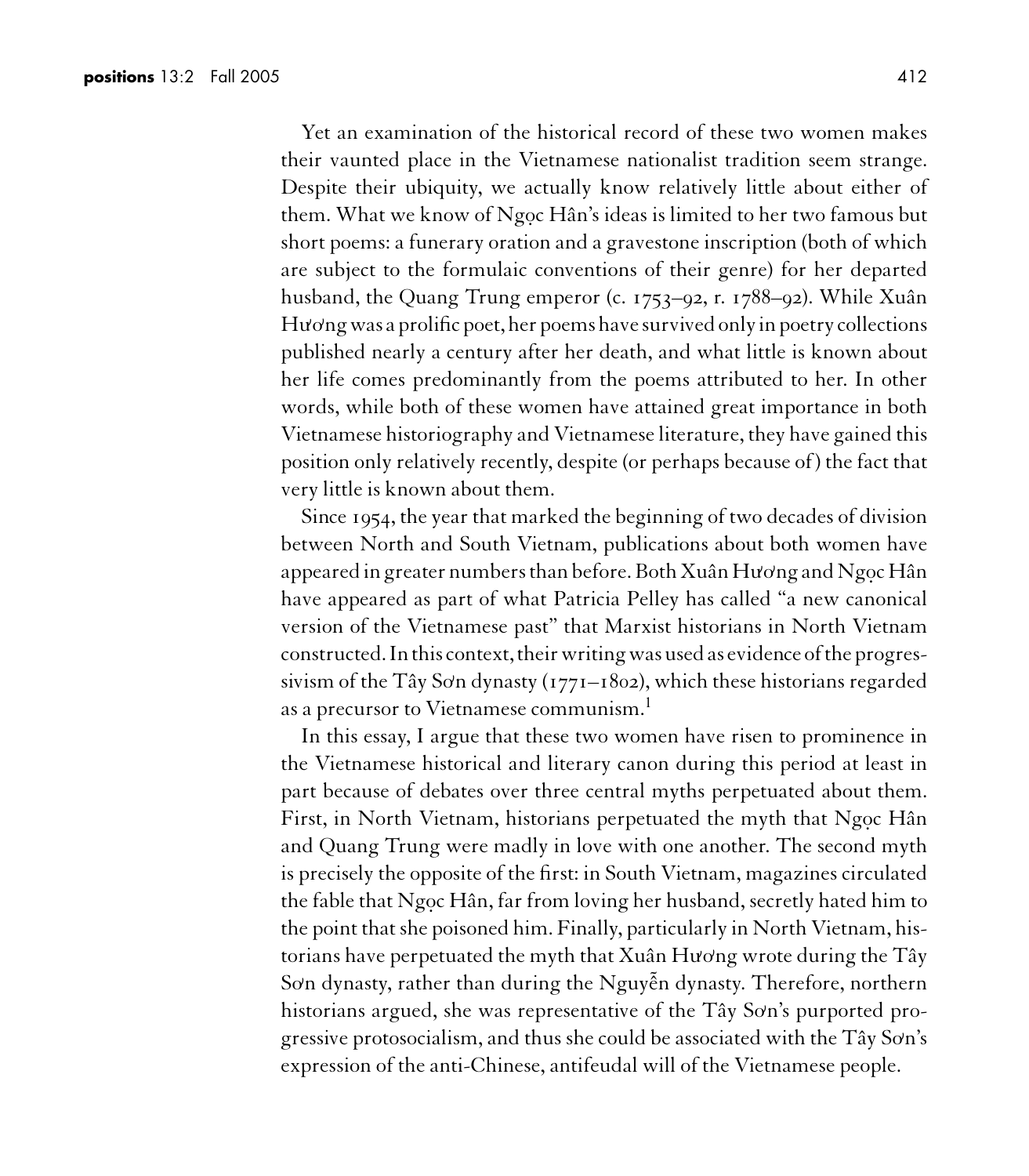To say that these are myths is not to categorize these three stories as being in opposition to the facts that we know about Ngọc Hân and Xuân Hương. Bruce Lincoln has suggested that we view myth as a narrative that conveys a special form of social authority, as "a discursive act through which actors evoke the sentiments out of which society is actively constructed."<sup>2</sup> Lincoln distinguishes history and myth not on the basis of the factuality of history and the fiction of myth, but on the basis that myths acquire "the status of paradigmatic truth" in that they set a structure or model through which "one may effectively mobilize a social grouping."<sup>3</sup>

In promoting these myths about eighteenth-century Vietnamese history, scholars attempted to invest stories about the past with meaning as paradigms forthe future. They presented LêNgo.cHân andH`ˆo XuânHu**)** o**)** ng as writers who could lend legitimacy and authority to their own modern versions of Vietnam, through legitimating either the Republic of Vietnam in the south or the Democratic Republic of Vietnam in the north. These three myths can be traced to the 1954–75 period, during which Vietnam was divided between north and south. This was precisely a time when constructing a new society seemed particularly crucial. Moreover, these myths are about another time of division, the Tây Sơn wars (1773–1802), during which the Tây Sơn dynasty, led by the Quang Trung emperor in Hanoi, fought the Nguyễn dynasty (1802–1945), led by Nguy˜ ên Ánh (r. 1781–1820, from 1802–20 as the Gia Long emperor) from Saigon.

Because they were worried about the continuity or even the survival of their version of the Vietnamese nation, historians and literary critics harkened back to the Tây So**)** n era and produced myths to try to assure themselves that their version of the Vietnamese nation would be the one that would survive. As a consequence, scholars in North Vietnam took pains to identify themselves with the Tây Sơn dynasty because they regarded the Tây Sơn as protosocialist precursors to their own government. Thus, they regarded the Tây So**)** n as the last legitimate dynasty, a dynasty with equitable policies that kept the will of the people in mind.

These scholars pointed to Lê Ngoc Hân as evidence of the continuity and legitimacy of the Tây So**)** n. Since she was a princess in the Lê dynasty, which had preceded the Tây Sơn, Ngọc Hân was offered as evidence of the continuity of the Tây So**)** n with the Lê. Furthermore, the myth of her love for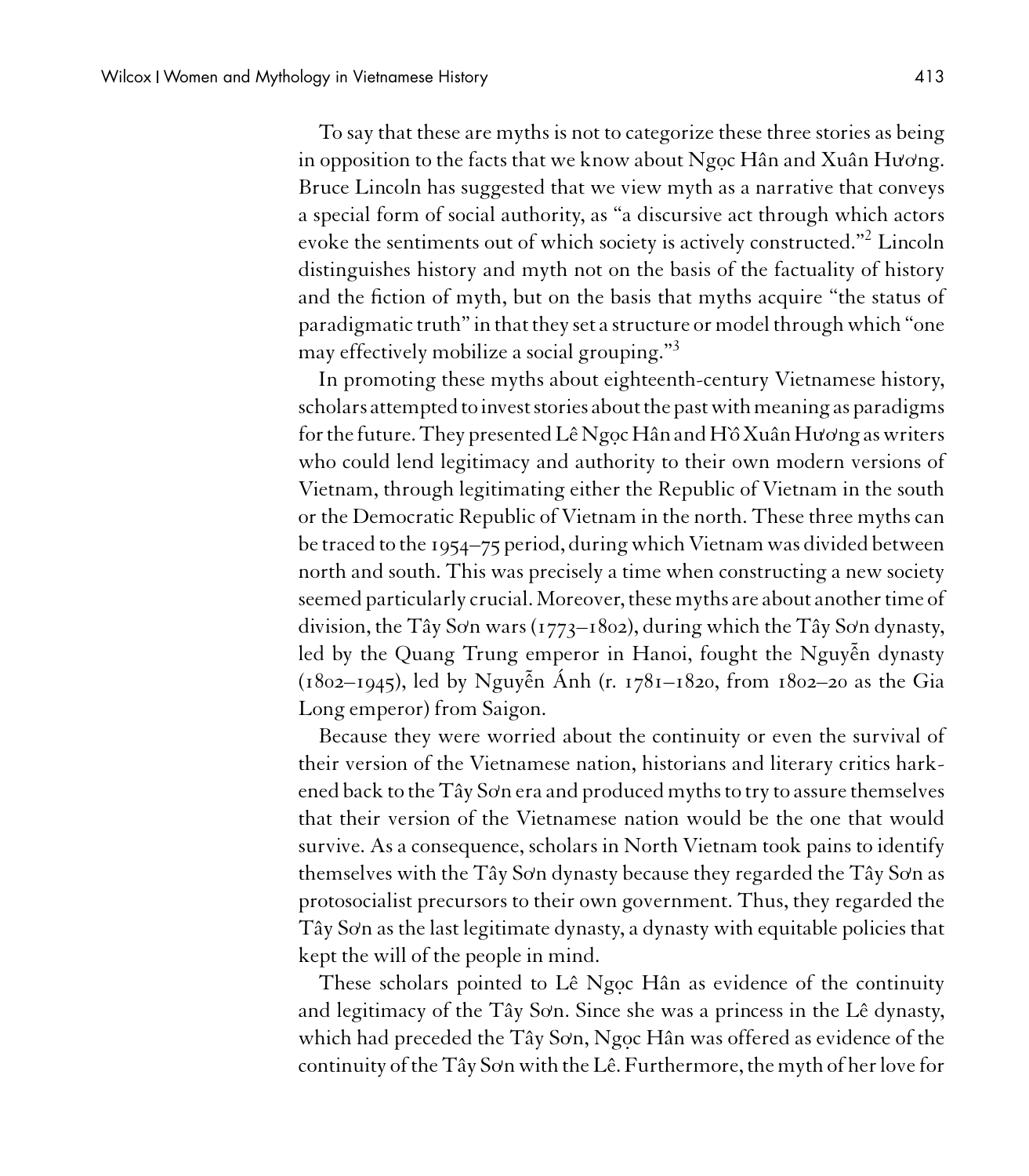the Quang Trung emperor provided these scholars with a symbol of the love and affection they presumed all Vietnamese should have for Quang Trung.

Furthermore, northern scholars from the 1960s on have looked on Hô Xuân Hương's frank social criticisms and sexually provocative verse as representative of the Tây So'n's progressive policies, which they identify as being particularly Vietnamese, and they have contrasted those policies with the feudal and illegitimate policies of the Nguyễn. This mythological device allowed them to gloss over the fact that the Tây Sơn were defeated by the Nguyễn by emphasizing that the true will of the Vietnamese people, as expressed by H`ô Xuân Hương during the Tây Sơn era, was driven underground by the Nguyễn dynasty, only to appear again under the leadership of the Viêt Minh.

In contrast, some southern Vietnamese writers, literary critics, and historians sought to assert the legitimacy of the modern South Vietnamese state by casting the Nguyễn dynasty as its allegorical precursor. By casting aspersions on the Tây Sơn rebels and affirming the authority of the Nguyễn in the past, these scholars could affirm their desire to defeat the north in their present. Thus, when a Saigon scholar put forth the notion that Lê Ngọc Hân had poisoned the Quang Trung emperor and secretly married the Gia Long emperor, he was laying out a myth that struck at the heart of southern Vietnamese society. They were proposing that Lê Ngọc Hân had bestowed the symbolic legitimacy of the Lê dynasty not on North Vietnam's favorite emperor, Quang Trung, but on an emperor who had unified Vietnam from Saigon, Gia Long. Thus, they were implying that South Vietnam had a continuous line of legitimacy back through the Lê dynasty.

Not all historians or literary critics on either side of the seventeenth parallel believed in or perpetuated the myths that were being circulated in academic journals and popular newspapers. But the mere fact that these myths were being tossed about gives us a crucial insight into identity and legitimacy in North and South Vietnam, particularly inthe 1950s and 1960s: in both Hanoi and Saigon, scholars were staking out claims to the moral authority of their respective regimes through the legitimacy given by these two women writers of the late eighteenth and early nineteenth century. These two women thus gave both sides an analogy with the past through which they could assert that amid all the turmoil of the 1950s and 1960s, what they considered their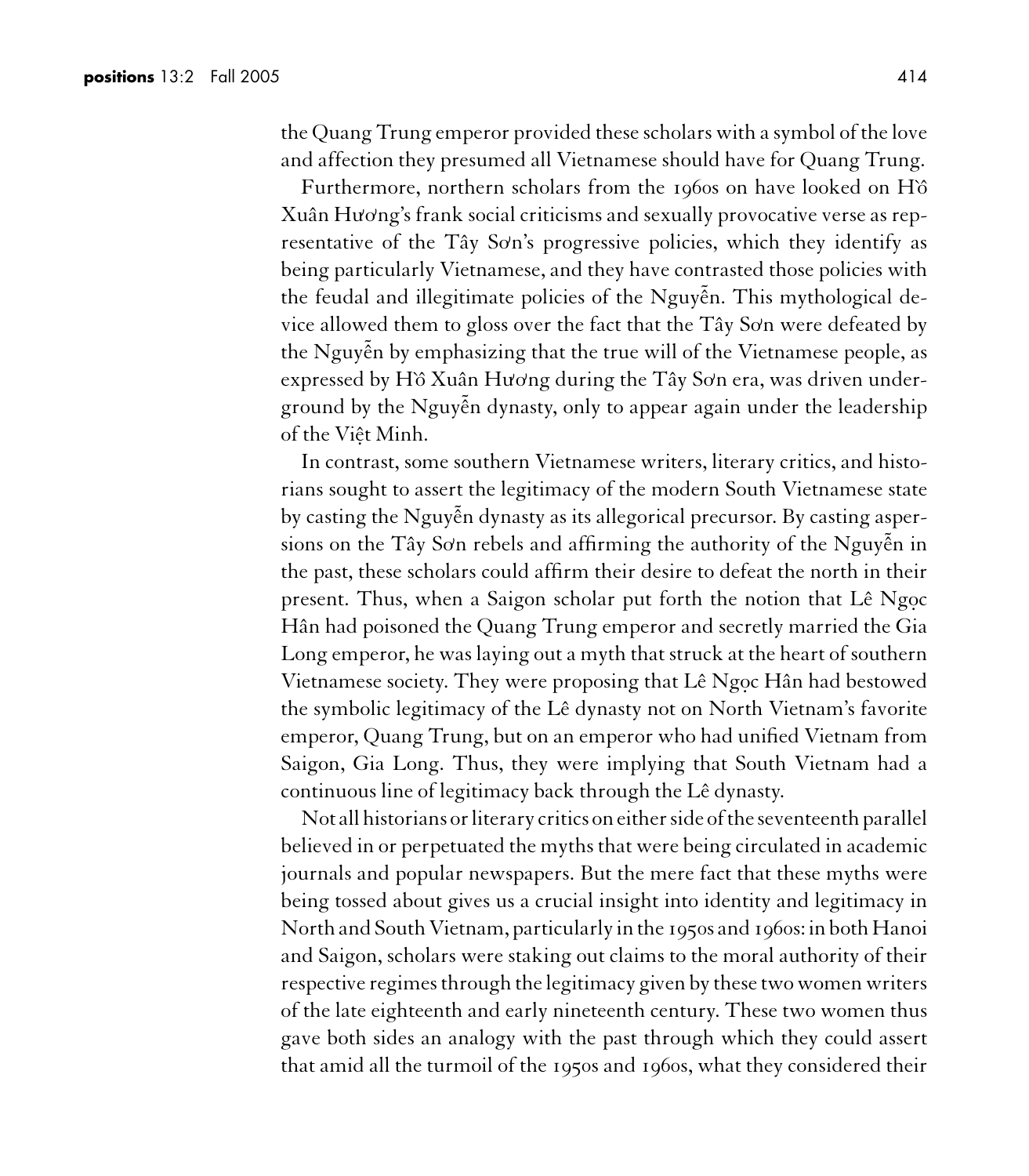Vietnam would emerge as the victorious party, since their Vietnam had continuity with the past.

#### **The Case of Lê Ngoc Hân**

The princess Lê Ngọc Hân is one of the most romanticized royal figures in Vietnamese history. This is not surprising when one considers the rather astonishing details that can be positively established about her life. In 1786, the middle of the three brothers who founded the Tây Sơn dynasty, Nguyễn Văn Huệ, who would eventually become the Quang Trung emperor, defeated the Trinh clan, who were then ruling on behalf of the Lê emperors. As part of a negotiation to keep his throne, the penultimate Lê emperor, Lê C<mark>ành Hưng (posthumously Lê Hiền Tông, r. 1740–86), gave Nguyễn Văn</mark> Huệ his twenty-first daughter, Ngọc Hân, to marry.

At the time of Lê Ngọc Hân's marriage, she was only sixteen. Her involvement in the political events of the next few years must have placed her in an unusually awkward position. After the death of her father later in 1786, the new Lê emperor, Ngọc Hân's brother Lê Chiêu Thống (also known as Lê Mẫn Đế, r. 1787–89), attempted to rebel against Nguyễn Huệ and restore the older Trinh/Lê relationship; Nguyễn Huệ defeated the Trinh/Lê sources. He was crowned the Quang Trung emperor in 1788.

In response to what they saw as the Quang Trung emperor's usurpation of the rightful Lê throne, in 1789 the Qianlong emperor of China sent an invasion force of 200,000 soldiers to reclaim Thăng Long (modern-day Hanoi) for the Lê. In one of the most famous battles in Vietnamese history, the Chinese general was routed by Tây Sơn forces and committed suicide to avoid the shame of returning to China defeated. The bodies of the dead Chinese soldiers were heaped in a mound so high that a hill still exists in what is now the Đống Đa area of Hanoi.<sup>4</sup>

While we have few records of how Ngoc Hân felt about the events of her life between 1787 and 1789, we do know that she was crowned empress in 1789 and that she and Quang Trung had two children, a son and a daughter, together. Ngoc Hân's legend, however, says much more about her. Did she love the Quang Trung emperor? Did she murder him in a fit of jealousy? These powerful fantasies have come to inhabit the historical symbolization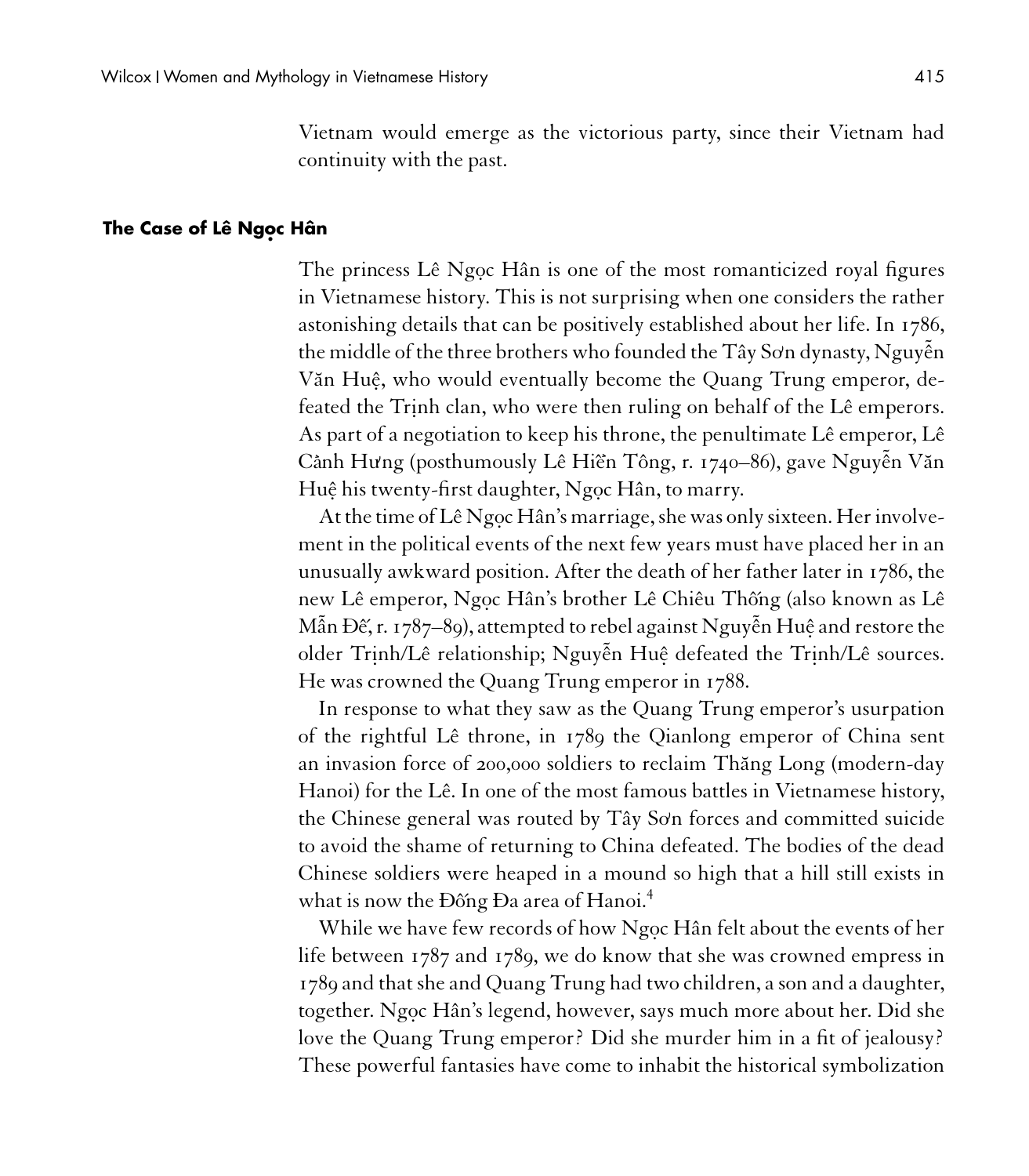of Ngoc Hân in two very different contexts: North Vietnamese revolutionary history and Saigon in the 1960s.

#### **Ngo. c Hân as the National Lover: The Northern Myth**

Wives of Vietnamese emperors have rarely become the subject of histories of Vietnam. Though their existence and their names are often noted in major imperial sources such as *Ða. i Viê.t Su***<sup>&</sup>gt;)** *Ký Tuàn Thu***)** (*The Historical Records of Great Viet*) and *Ða. i Nam Chính Biên Liê.t Truyê. n* (*The Biographies of Notables of the Great South*), their existence rarely warrants more than passing mention in more recent historical compilations. Why is it, then, that in the twentieth century literary critics and historians have repeatedly written essays and books on her life and work?

Part of the explanation, to be sure, lies in the sheer tabloid-worthy sensationalism of her story. No doubt Ngoc Hân's life bears some interest in itself, and having to become the wife of the man who had overthrown her clan put her in a fascinatingly liminal position. Little attention is ever paid, however, to the crucial ideological role that the existence of Ngoc Hân plays. The existence of Ngoc Hân provided Marxist Hanoi historians with a narrative device to provide continuity in the transition between the Lê and the Tây So**)** n. Her supposed love for Quang Trung provides one of the most central devices in the efforts of Marxist historians of the 1950s to legitimate Quang Trung's regime, and thus (for he has become the central representative figure for the Tây So**)** n movement) the Tây So**)** n regime in general.

These new arguments about the importance of Lê Ngọc Hân as a writer and her relationship with the Quang Trung emperor first appeared in the journal *Tâ. p San Nghiên Cú***)** *uV˘an Su***<sup>&</sup>gt;)** *Ði.a* (*Journal of Literary, Historical, and Geographical Research*) in the mid-1950s among a slew of articles praising the Tây Sơn dynasty in general and the Quang Trung emperor in particular. As Pelley has pointed out, for the so-called new historians from Hanoi, the Tây Sơn era was a crucial period in the development of revolutionary history and literature and was an important predecessor for the new society that they were attempting to build in the Democratic Republic of Vietnam. These scholars suggested that "the August Revolution of 1945 marked the completion of what the Tây So**)** n had begun some 150 years before."<sup>5</sup>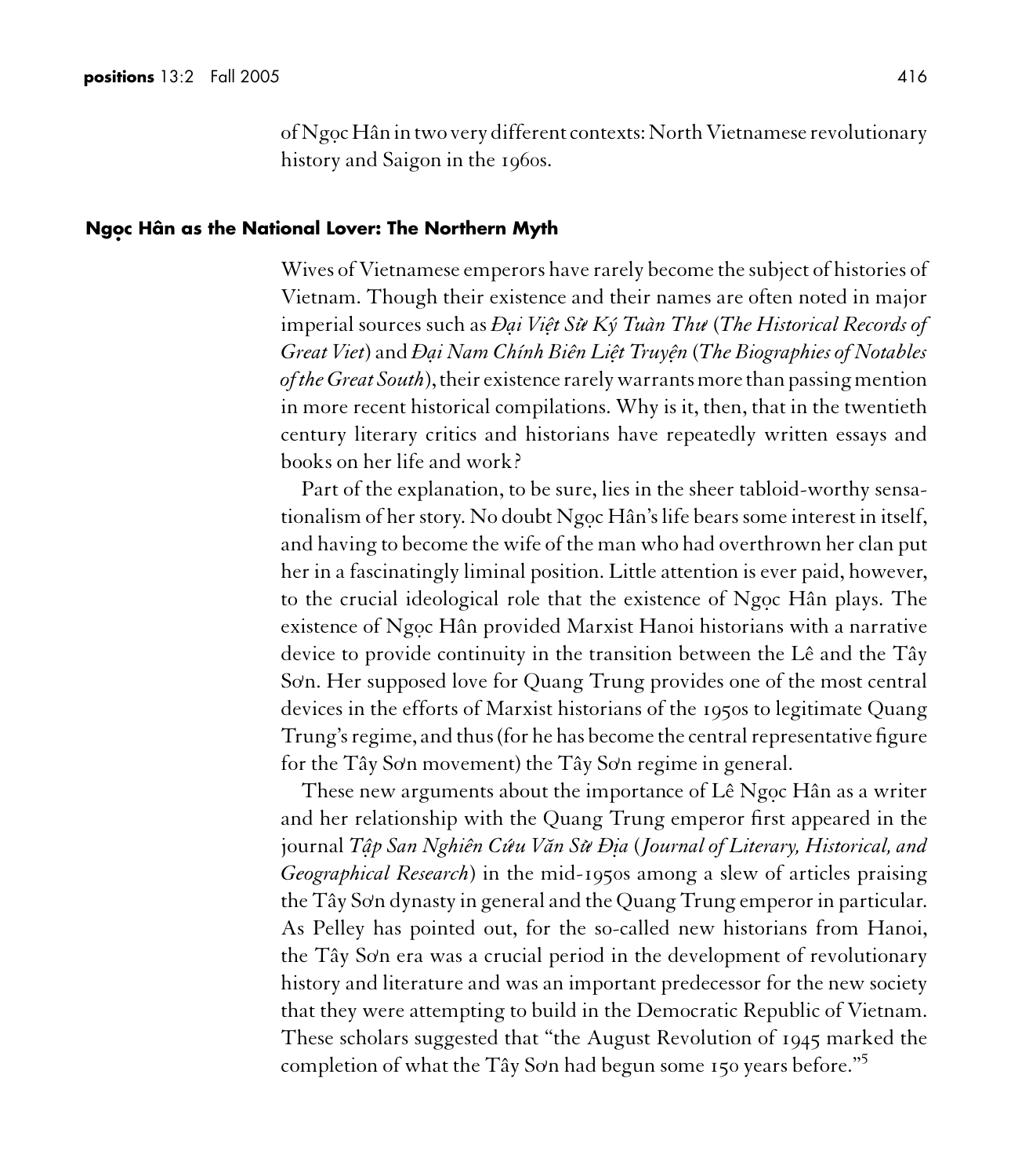As articles on the Tây Sơn began to explode onto the pages of *Văn sử địa*, scholars began reevaluating the importance of Lê Ngoc Hân. In February 1956, the preeminent literary critic and historian of the Tây So'n era, Văn Tân (writing under the pseudonym D.M.), devoted nearly half his article on Tây Sơn literature to Ngọc Hân. In the article, Văn Tân articulated a myth that would prevail in Hanoi literature about Lê Ngọc Hân for decades to come: that her importance in Tây Sơn literature lies in her true and undying love for the Quang Trung emperor and in her ability to express the remorse of a nation over Quang Trung's untimely death in 1792.<sup>6</sup>

In his analysis, V˘an Tân comments on her known written works, which consist of two famous poems: "Tiên Thánh Thăng Hà Hoàng Hậu Ai Vãn" ("The Funerary Love Oration of the Empress on the Occasion of the Emperor's Death"), otherwise and more commonly known as "Ai tu**)** vãn" ("Funerary Love Oration"), and "Tế Quang Trung Đế Văn" ("Stele Inscription of the Emperor Quang Trung").<sup>7</sup> These two poems are designed to highlight the relationship between Quang Trung and Ngoc Hân as one full of *tình càm* (sentiment), a bond of feelings between husband and wife that has an important place in Vietnamese literature.<sup>8</sup> The introductory sentences of "Ai tu**)** vãn" read:

Wind blows gently through my old quarters As my orchids gradually wither away The smoke wafts over your mountainous tomb And I see in the distance your imperial carriage drifting away. How did it come to be that I would moan like this? Why must our marriage be cut short? It is so tragic and sad that My grief could overflow the ocean and cover the sky.<sup>9</sup>

After quoting the poem in full, Văn Tân makes the following argument about the meaning of  $N$ goc Hân's words:

The love that Lê Ngọc Hân shared with King Quang Trung was true love; that is why her poetry is so moving and doleful. This is truly a large portion of the explanation. Ngoc Hân cherished Quang Trung so much that she was ready to die so that the King could live! It is enough to bring tears to one's eyes to think that she was not only able to show clearly the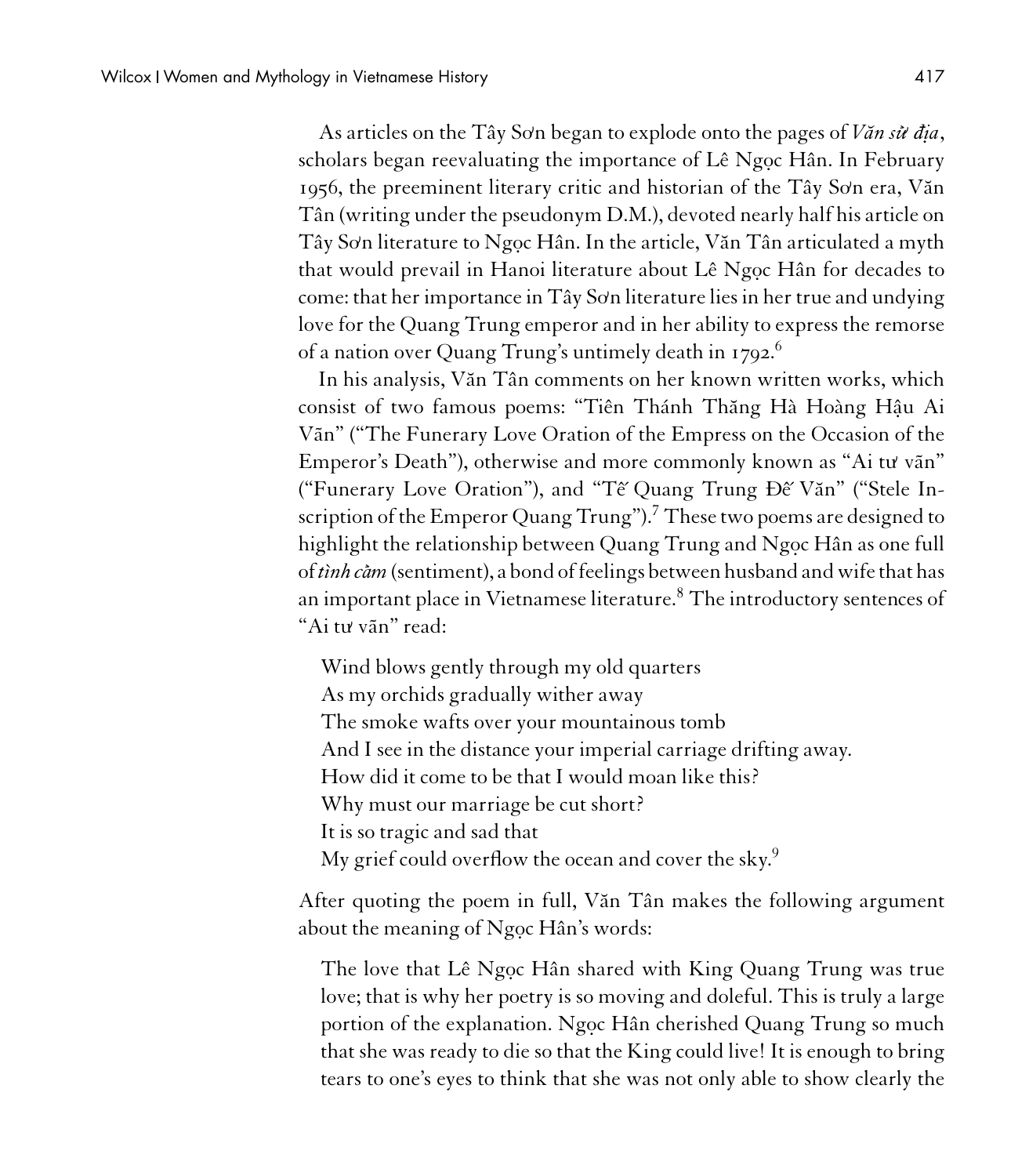agony of a wife that has lost her husband, but also the worry of a people who have lost their leader, since everyone knows that the death of King Quang Trung was one of many of the things that marked the beginning of the end for the Tây Sơn dynasty.<sup>10</sup>

In this interpretation, Văn Tân deftly links the deep feelings that he believes Ngoc Hân expresses toward her departed husband in this funeral oration with the anxiety that the Vietnamese nation feels at Quang Trung's death. Văn Tân invites us to see Ngọc Hân's "agony" as a kind of symbol for the feelings that the Vietnamese nation as a whole has at the death of its emperor and the impending demise of the Tây Sơn dynasty.

Văn Tân's interpretation of Ngọc Hân's suffering as representative of the worries of the nation at the end of Quang Trung's life fits in well with his overall interpretation of the Democratic Republic of Vietnam in the 1950s as the rebirth of the Tây Sơn dynasty. To Văn Tân, Quang Trung was the last legitimate ruler of Vietnam. The Vietnamese people were forced to endure 150 years of oppression under the rule of the Nguyễn dynasty (1802–1945), whose rulers became willing collaborators with French imperialists. As Văn Tân notes in his seminal and still influential 1958 monograph on the Tây Sơn dynasty, *Cách Mạng Tây Sơn* (The Tây Sơn Revolution):

In the year 1792, King Quang Trung died, and the representatives of the reactionary feudal traitor Nguyễn Phúc Ánh [Gia Long] seized the opportunity to attack the Tây So**)** n and thus to turn back the clock on history and to allow the door to be open for gangs of imperialist invaders. But despite everything that was tried by the feudal reactionary traitors and the imperalist colonizers, they were only able to seize and retard the growth of Vietnamese history for 150 years (1802–1954). In 1954, after the great victory at Điện-biên [Dienbienphu], the Vietnamese people, under the leadership of the vanguard of the party, were able to recover the independence that our nation had in the past. Throughout this land, the Vietnamese people are continuing developments that King Quang Trung had to leave incomplete.<sup>11</sup>

To Văn Tân, the separation of Vietnam into north and south by the American/Diệm regime was a continuation of the feudal retrogression of Vietnamese history started by the Nguyễn during the Tây Sơn wars two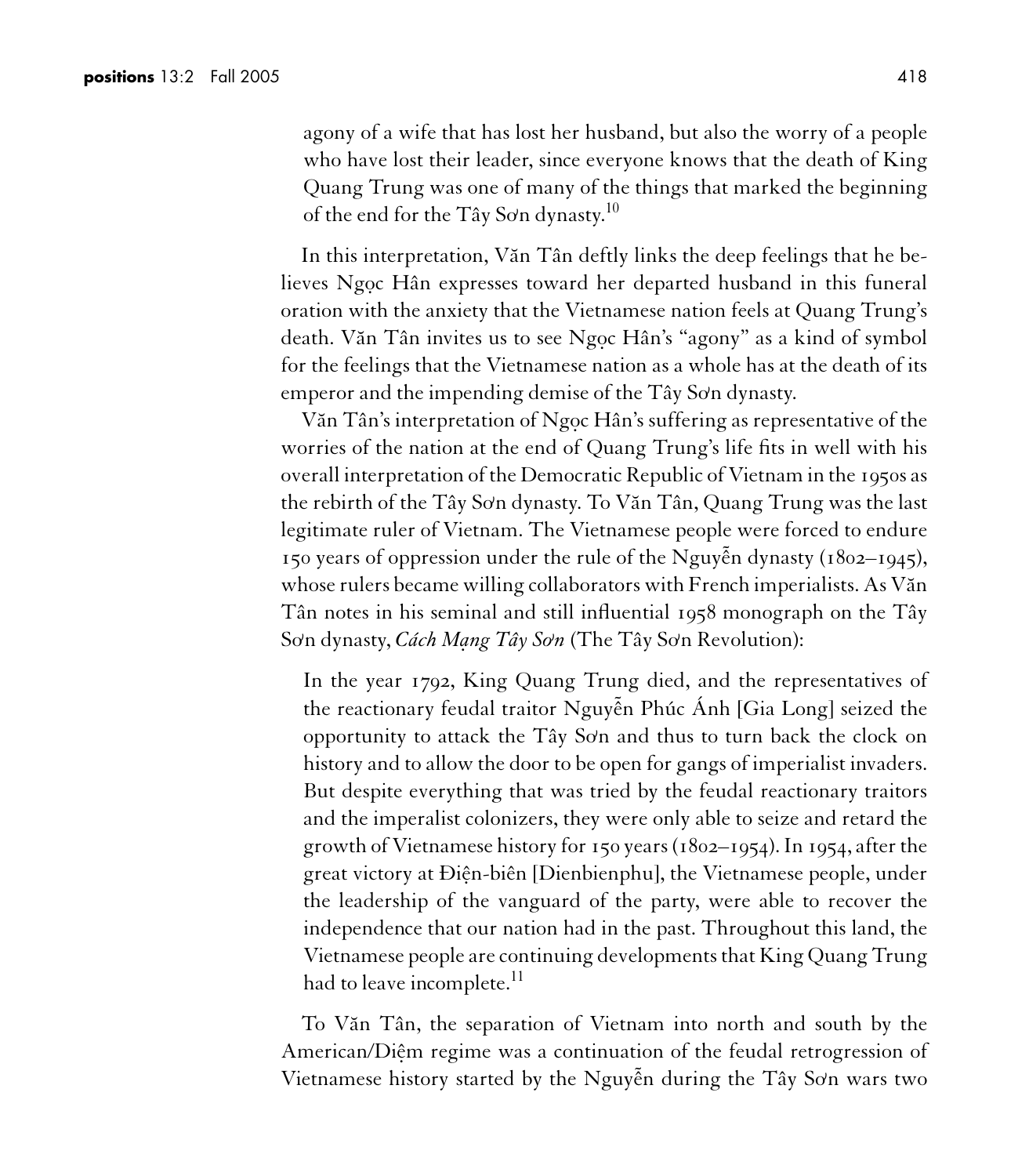hundred years before, while the Hanoi regime under Hô Chí Minh was continuing the progressive policies that Quang Trung had begun but could never complete.<sup>12</sup> Lê Ngoc Hân's role in this story is clear: through her love for Quang Trung and her grief on the occasion of his death, she serves as a symbol of the Vietnamese people's grief and of the hope for the progress of the Vietnamese nation that was being resurrected in North Vietnam after 1954. Thus, Văn Tân constructed a myth of Lê Ngọc Hân that bolstered the legitimacy of North Vietnam's claims to represent the will of the Vietnamese people by linking the feelings of the people, metonymically represented by Lê Ngoc Hân's grief, to Quang Trung and ultimately to Hồ Chí Minh.

Văn Tân's analysis of Lê Ngọc Hân is crucial because he was recognized as not only one of the leading members of the official Institute of History in Hanoi but also the leading expert among Hanoi scholars on the history and literature of the Tây Sơn dynasty. As such, Văn Tân's interpretation was modified only slightly by later scholars, who still cast the sentiments Ngoc Hân expressed in "Ai Tu<sup>Vãn"</sup> as evidence of the strong bond of love between husband and wife. This interpretation is largely based onthe poem's seeming sentimentalism, gendered metaphors, and the appeal to predestined and eternal love. It is also an interpretation of her poetry that has stood the test of time. Writing in 1986, literary critic Nguyễn Lộc articulated a slightly stronger version of Văn Tân's interpretation of nearly three decades before:

In "Aitu' vãn" Ngọc Hân evokes the memory of her love for Quang Trung. Ngọc Hân speaks of the worries when the king became sick, and her feelings of great and mournful anguish before the death of the king. . . . One could say that the words that Ngọc Hân wrote about Quang Trung are not only very heartfelt and moving, but also at the same time they could be read as the most accurate and objective assessment of appreciation about  $him.<sup>13</sup>$ 

In this passage Lôc makes explicit the structure of transference through which Ngoc Hân's love becomes symbolic of the love of the nation. Otherwise, it would seem strange for Lộc to call a kind of love "objective," since love is usually understood as the most quintessentially subjective and affective emotion possible. Here, Ngoc Hân's love is objective in the sense that, within the structure of Vietnam as Lộc understands it, her love is a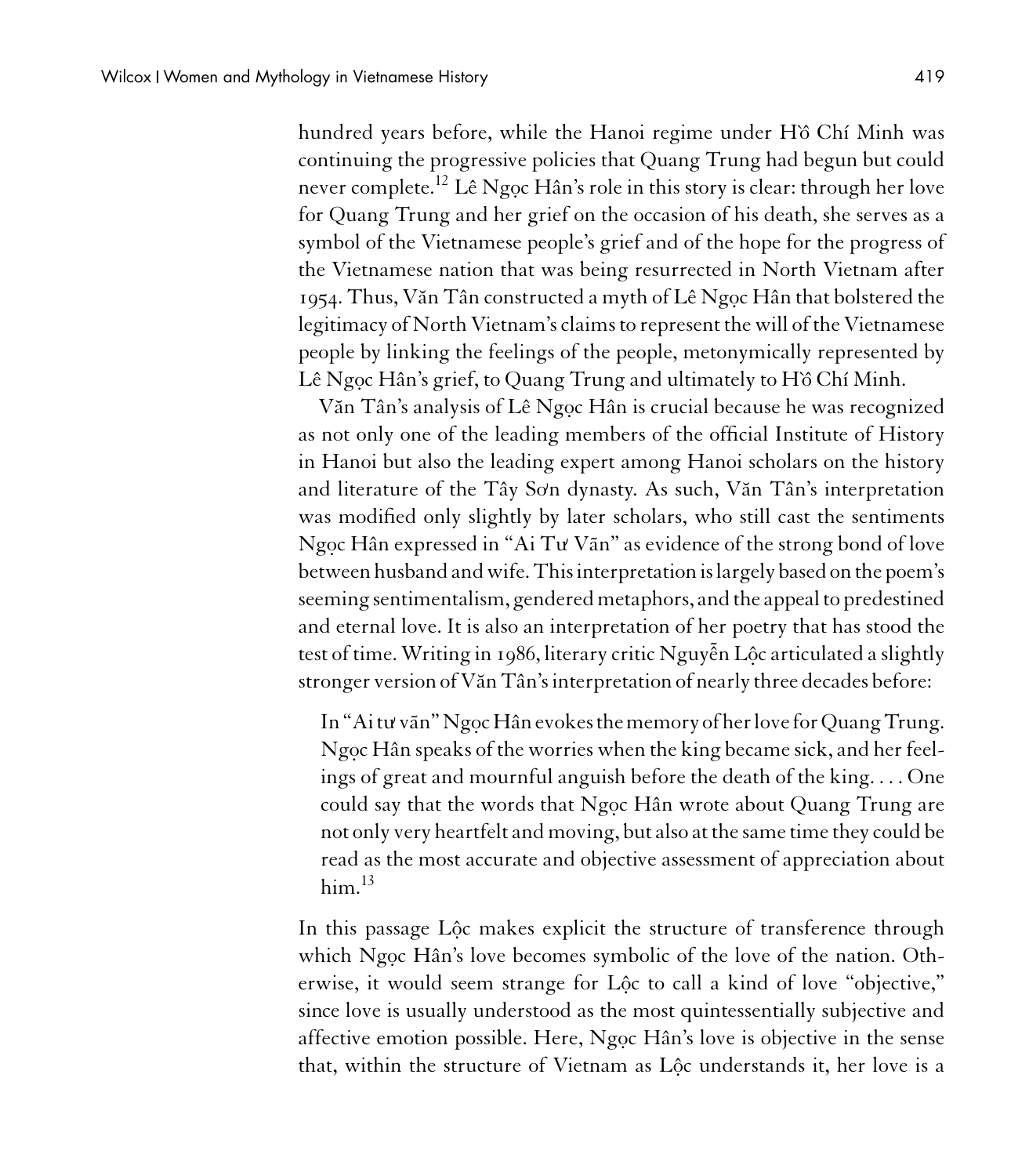universally felt characteristic. It is merely a display of what all Vietnamese should feel for the Quang Trung emperor.

Attempting to determine if Ngoc Hân actually loved Quang Trung would be a fruitless, and essentially rather meaningless, task. It should suffice to say, however, that historians cannot merely appeal to "Ai tu**)** vãn" as evidence that Ngọc Hân really did love the Quang Trung emperor in the way that this myth would suggest. It is rarely noted, for example, that neither of Ngoc Hân's poems would likely have been written in a sudden amorous epiphany. They were both written on the occasion of Quang Trung's funeral, and both poems belong to rather formulaic genres: the eulogy and the gravestone inscription. This does not mean that Ngoc Hân's feelings were disingenuous, but it does mean that her poems fall well within the expectations of the genres for her to be mournful and for her to recount Quang Trung's accomplishments.

Late-eighteenth-century literature is blessed with a number of famous eulogies, such as Phạm Thái's (1777–1813) appreciation of Trương Quỳnh Như and the Gia Long emperor's (r. 1802–19) and Prince Cành's (1779– 1801) famous eulogies for their ally the bishop Pierre Pigneau de Béhaine  $(1740-99).$ <sup>14</sup> Ngọc Hân's eulogy shares many basic features with one or all of these eulogies: the use of natural features such as the sky or the heavens as metaphors for grief; proclamations of love; and concluding statements beginning with exclamations such as "alas!" or "what a pity!" In short, Ngoc Hân's eulogy follows the set pattern of its genre; therefore, it should not be overestimated as evidence of her attachment to Quang Trung.

Moreover, some literary scholars have even called into question the authenticity of the poems. Nguyễn Cầm Thúy and Nguyễn Phạm Hùng, for example, suggest substantial similarities in the structure and language of Ngoc Hân's two poems and the writing style and poetry of the influential Tây Sơn literatus Phan Huy Ích (1751–1822).<sup>15</sup> Their position, however, may merely be a reflection of the sexist assumption that women of the eighteenth century could not have written good poetry. They do not acknowledge the possibility, for example, that the similarity between poems attributed to Ngoc Hân and those understood to be by Ích could just as easily be interpreted as an indication that the real author of Phan Huy Ích's poetry is Lê Ngọc Hân.

Nevertheless, no appeal to the objective reality of Ngoc Hân's love for Quang Trung can deny that for this love to be figured in the national myth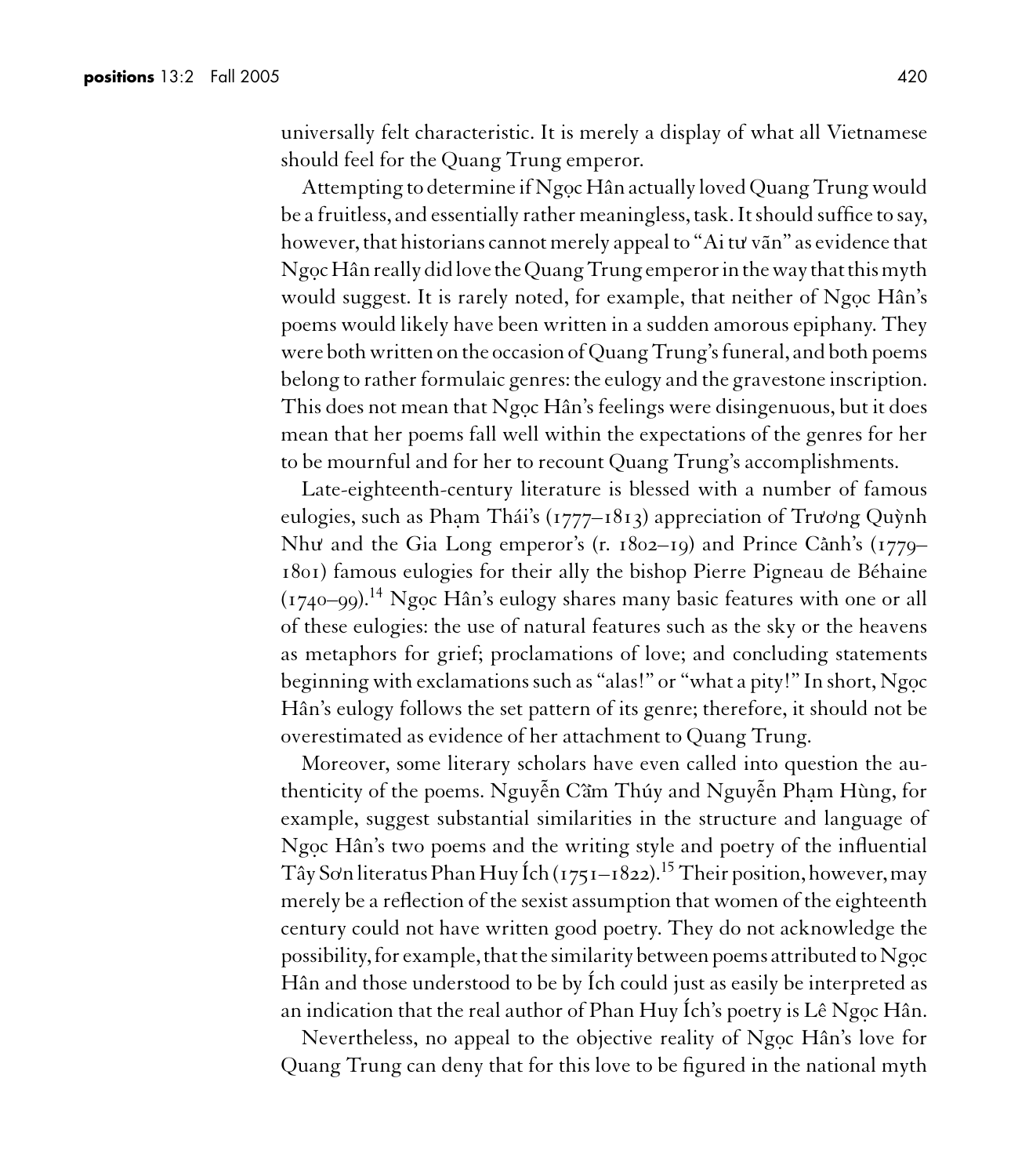as a kind of structural representative of a*tình càm* between Quang Trung and the Vietnamese nation, Quang Trung's relationship with Ngoc Hân must be unique or special in some way. Yet this is simply not the case. Quang Trung was married, at the very least, to three wives. One was a woman of the Pham clan of Quy Nhơn, perhaps named Phạm Thị Liên, whom Nguyễn Huệ married well before the march of the Tây So**)** n armies north. It is with her that the Quang Trung emperor had the most children: she bore him three boys and two girls, including the future emperor, Nguyễn Quang To<mark>å</mark>n.<sup>16</sup>

Even more significantly, Đỗ Bang states that the illness of Quang Trung's wife of the Pham clan led to Quang Trung's desperate search for a missionary or European doctor to take care of her. This search eventually led to Quang Trung's calling on the young and hapless Father François Joseph Girard (d. 1812), who had no medical training, to come to the court to save her in the spring of 1791. Unfortunately, by the time he arrived, she had already died.<sup>17</sup> Girard said in one of his letters that Quang Trung's wife of the Phạm clan was "the first of his wives" and, in another, that she was "regarded as the first" of his wives. $18$  This is despite the fact that Ngoc Hân was the officially designated empress. Moreover, that Quang Trung would take the extraordinary step of searching the entire regime for a missionary who might know the practices of Western medicine indicates that the emperor was probably quite concerned about the health and welfare of his first wife.

Given the existence of Quang Trung's other wives and his apparent consideration (or even love) for at least one of the others, the myth of the singular love story between Ngoc Hân seems hard to sustain. But the power of this myth lies not in the truth or falsity of the claim that Ngoc Hân loved Quang Trung, but in this claim's power to lend symbolic authority to the assertion of scholars from Hanoi that their government was the reincarnation of the government of Quang Trung and that the love of the people for Quang Trung, represented by Ngọc Hân, was being reborn by the people's affection for the people's hero, H`ô Chí Minh.<sup>19</sup> The absence of Tây Sơn sources about Quang Trung's other wives allows Ngoc Hân to have the position of the national lover; her supposedly pure relationship with Quang Trung allows for the perception of the symbolic purity of the relationship between Quang Trung and Vietnam and thus results in a narrative that authenticates the government of North Vietnam as the true representative of the Vietnamese people.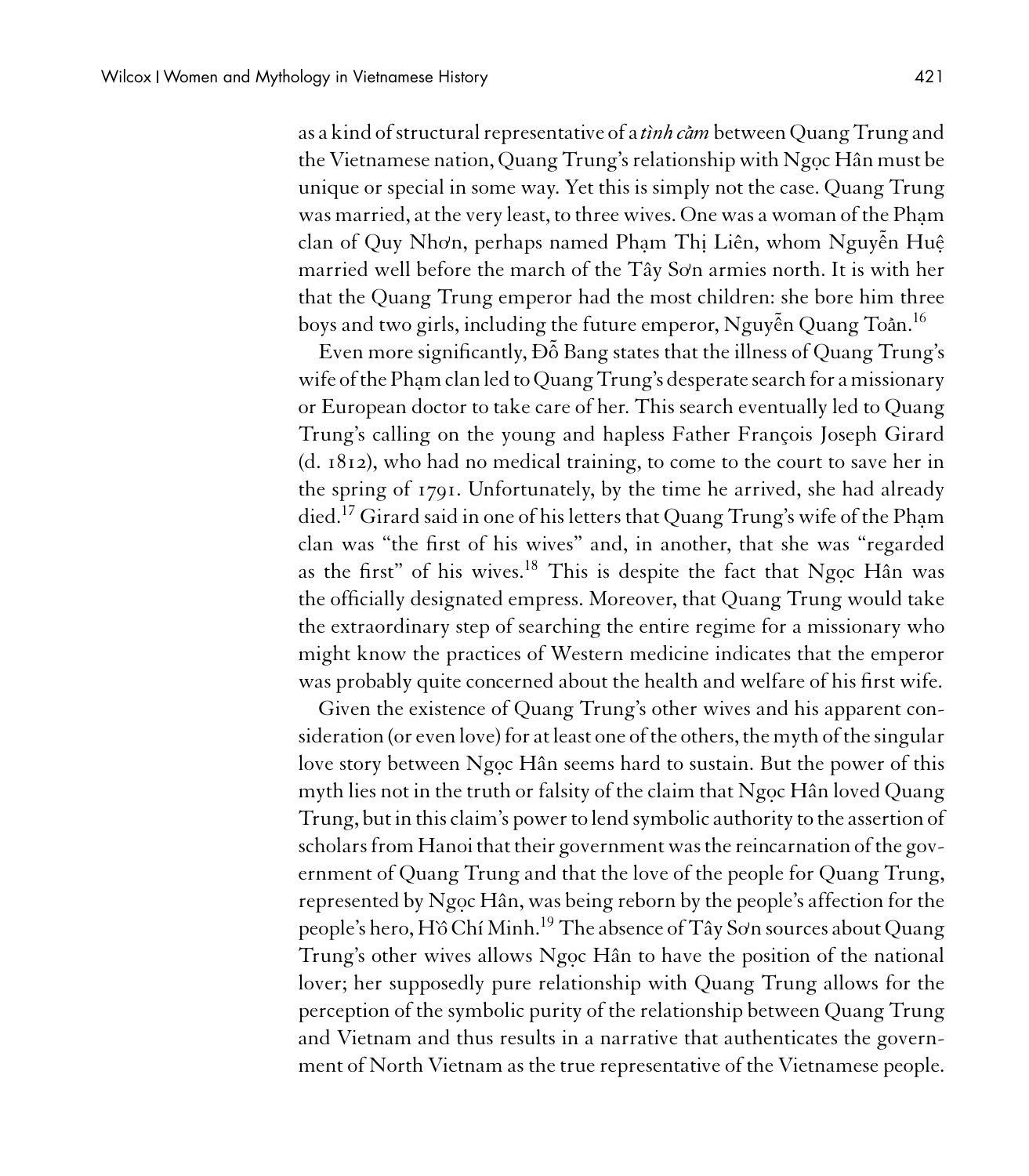The myth of Ngọc Hân as the national lover is not the only myth to support the connection between Ngoc Hân and a conception of the Vietnamese nation. Another, very different, myth arose in a very specific site of production: Saigon in the 1960s.

#### **Ngo. c Hân as Legitimating Symbol: The Southern Myth**

In 1961, the Saigon writer Nguyễn Thượng Khánh claimed that he could prove that Lê Ngọc Hân was responsible for poisoning the Quang Trung emperor. Claiming to be a descendant of the Lê clan and more specifically a direct descendant of Prince Lê Duy Mật ( $1738-70$ ), a figure notable in northern history for provoking a rebellion against the Trinh lords in the first half of the eighteenth century, Khánh wrote in a series of issues of the journal *Phˆo***<sup>&</sup>gt;** *Thông* (*Universalism*) that he knew of a secret document that had been passed down through his family but by 1961 was lost, which provided evidence that Ngoc Hân had in fact murdered her husband, the Quang Trung emperor. According to Khánh, Lê Ngọc Hân's motivation for killing her husband stemmed from an agreement between Quang Trung and the Qianlong emperor (1711–99) of China in which Qianlong was to give one of his daughters in marriage to Quang Trung. According to Khánh, "in a moment of anger and crazy with jealousy, Ngọc Hân put poison in Quang Trung's wine."<sup>20</sup>

Then, Khánh claims that Ngọc Hân was actually motivated by patriotism. As  $\overline{D}$  Bang points out, this claim seems to contradict the notion that the murder was committed in a jealous rage.<sup>21</sup> Nevertheless, Khánh argues that "when she heard the heart-rending news that the Quang Trung Emperor had asked for the hand of [the Qianlong emperor's] princess in marriage and had received it, then the Princess Ngọc Hân rose up with the reckless idea. I want to place Ngọc Hân's jealousy aside and use the word 'patriotism' to describe the deeds of Ngọc Hân."<sup>22</sup>

In the editions of *Phˆo***<sup>&</sup>gt;** *Thông* that followed, Khánh's argument received a great deal of criticism. Some descendants of Lê Duy Mât challenged Khánh's assertion that the secret family record that told of Lê Ngọc Hân's murder of the Quang Trung emperor had ever existed. In addition, several scholars have discredited Khánh's extraordinary claim that Ngọc Hân murdered the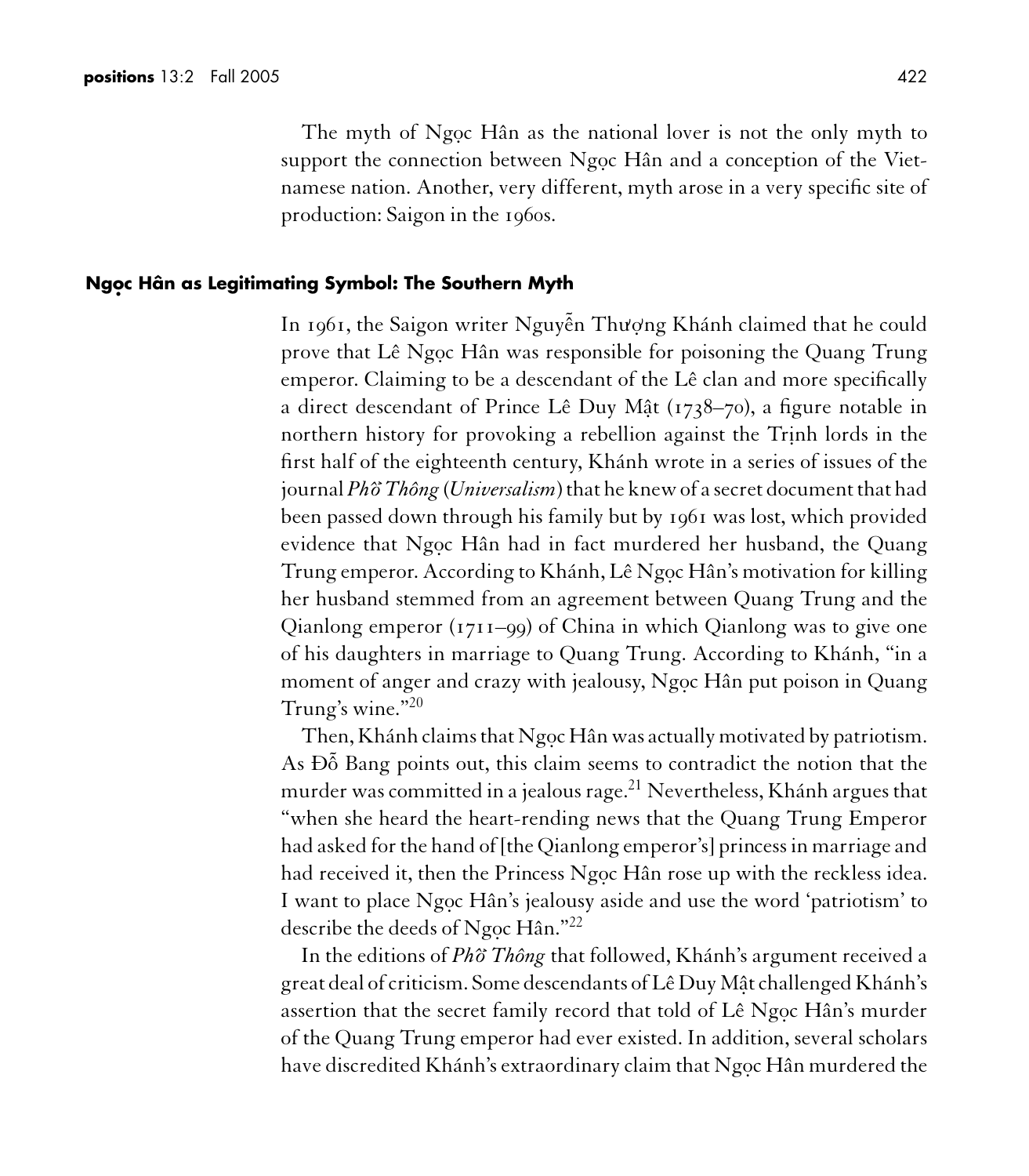Quang Trung emperor. One of the most influential critiques of Khánh's assertion came in the October 1961 issue of *Phˆo***<sup>&</sup>gt;** *Thông*, in which the wellknown historian Thiên Sinh pointed out several inconsistencies and inaccuracies in Khánh's article. Sinh explained that Khánh's asserted relationship to Ngoc Hân was not, in fact, a direct descendant, since Lê Duy Mât was not Ngo.c Hân's brother and Lê Ca**<sup>&</sup>gt;** nh Hu**)** ng's son as Khánh had claimed, but was actually C<mark>ành Hưng's uncle. Among the most salient of his other criticisms</mark> was that the idea that Ngoc Hân's marriage incurred the resentment of the Lê clan, which is contradicted by the fact that her marriage to Quang Trung was by mutual agreement between the Lê clan and the future emperor.<sup>23</sup>

All of these criticisms serve to discredit Khánh's claim, although none of them disprove it. As Nguyễn Phương has pointed out, it is impossible to prove that the family document did not at one time exist, so it is impossible to either prove or disprove Khánh's claims.<sup>24</sup> Perhaps it would be more fruitful not to ask whether Khánh's assertion is true, but to ask why *Phˆo***<sup>&</sup>gt;** *Thông* chose to publish Khánh's claim at the time that it did. After all, *Phˆo***<sup>&</sup>gt;** *Thông* was a widely respected and influential magazine in 1960s Saigon. It was not generally known for publishing tabloid material or outlandish claims and often published scholarly articles. Why did *Phˆo***<sup>&</sup>gt;** *Thông* choose to publish such a questionable claim in 1961? And why did Khánh come forward with his claim in 1961, rather than earlier in his life, or, assuming that the family record in question ever actually existed, when the evidence could be displayed for all to see?

By asking these questions, we can examine the question of Ngoc Hân's allegedmurder of Quang Trung notmerely interms of its empirical accuracy but also in terms of its function as an allegory, as a national myth designed to legitimate the status of the Saigon government in 1961. This myth comes into focus more clearly if we consider it in conjunction with another rather far-fetched claim made about Lê Ngọc Hân: that in 1802, after the Gia Long emperor retook Phú Xuân, he was so taken aback by her that he married her. Though this claim was first made in the influential modernist Francophile review *Nam phong* (*Southern Wind*) in the 1920s, it was maintained as a popular story through French publications such as the *Bulletin des Amis du Vieux Huế* through the 1940s and in publications in Saigon in the 1960s.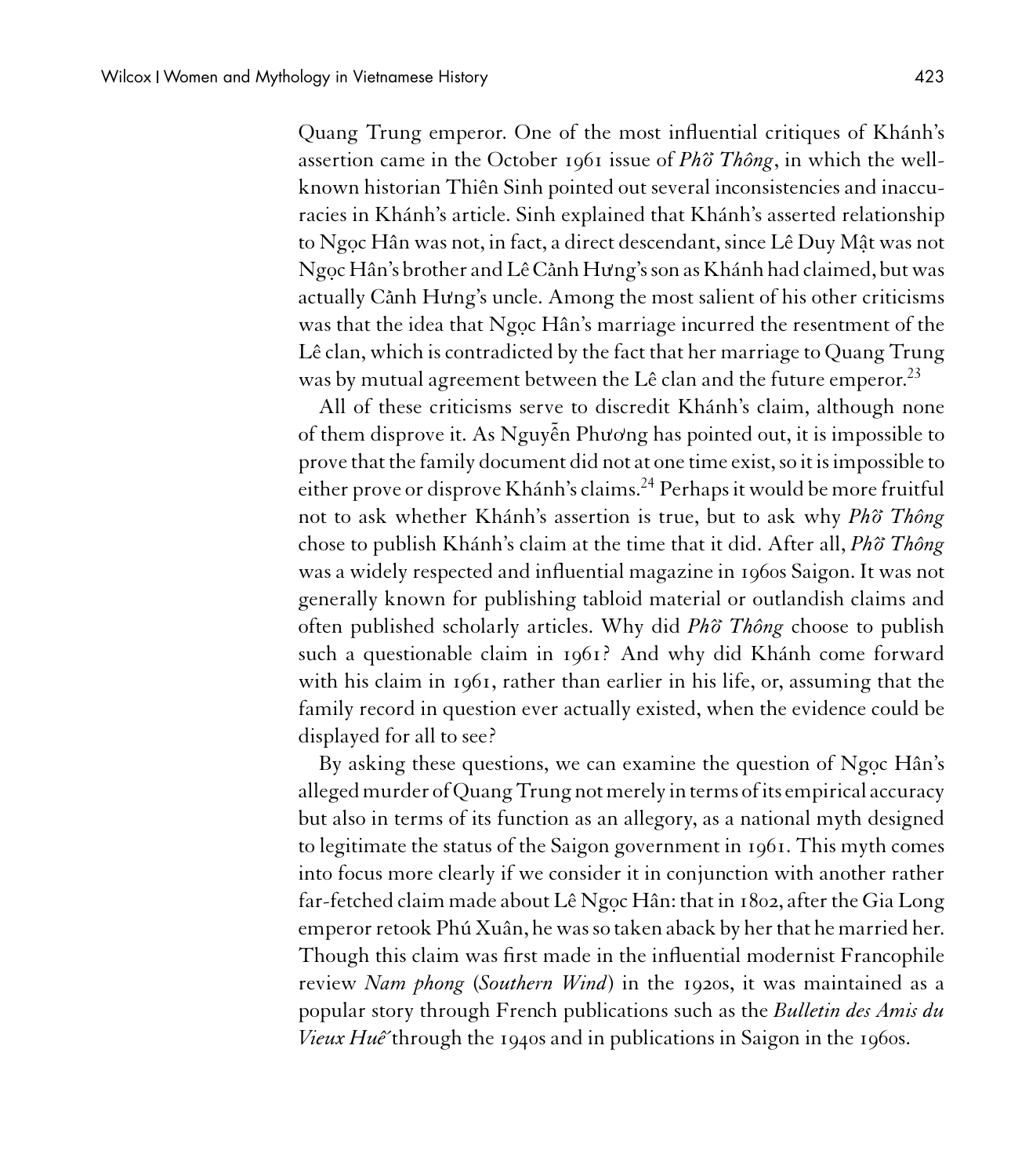Here the allegorical thrust of a particularly Saigonese nation-myth, enacted through Ngọc Hân, comes into focus. The idea that Ngọc Hân killed Quang Trung and married Gia Long not only refutes the central myth of Ngoc Hân as the symbolic national lover of Quang Trung but also grants a kind of legitimacy, through the process of marriage, to the Nguyễn dynasty. If Ngọc Hân killed the Quang Trung emperor, as Khánh asserts, her real loyalty was with the Lê, and not with the Tây Sơn. Moreover, if she did so in order to save the nation from Quang Trung, who can be seen as setting a course for Chinese domination through an ill-conceived marriage to the Chinese emperor's daughter, then the legitimacy of the nationalist myth of Quang Trung's supremacy is even more powerfully challenged.

Lending legitimacy to the Nguyễn regime was a crucial task for both those who participated in the French protectorate, such as Pham Quỳnh, the Francophile editor of *Nam Phong*, and the writers and editors of the *Bulletin des Amis du Vieux Huê*. The legitimacy of the Nguyễn regime, which was founded as a result of a victory over what some would call the usurpations of the Tây So**)** n rebels, was crucial to the protectorate because the existence of the Nguy˜ ên emperor and the (sometime or asserted) cooperation of that emperor with his French friends formed the central mechanism for the justification of French rule over Trung Kỳ (Central Vietnam) and Bắc Kỳ (Northern Vietnam).<sup>25</sup>

Ifthe Tây So**)** n were seen as legitimate,then it would have been illegitimate for Nguyễn Ánh to take control of the Tây Sơn territory. If Nguyễn rule was illegitimate in 1802, then by extension it would be seen as having been illegitimate under the French protectorate. Thus the French, too, would lose a major ideological justification for their rule. Anticolonial writers and historians, who tended to valorize the Tây Sơn peasant rebellion and chastise the feudal Nguyễn, grasped this fact early on.<sup>26</sup> In this way, the myth of Lê Ngọc Hân's murder of Quang Trung and her marriage to Gia Long serves as a myth of continuity that legitimates both the participants in Nguyễn government under the protectorate and the participants in French colonization of Vietnam. It provides a resolution to the Tây Sơn crisis by using Ngọc Hân's body to assert the symbolic continuity of the Nguy˜ ên dynasty with the Lê regime, thereby giving it the necessary means to assert its legitimacy.<sup>27</sup>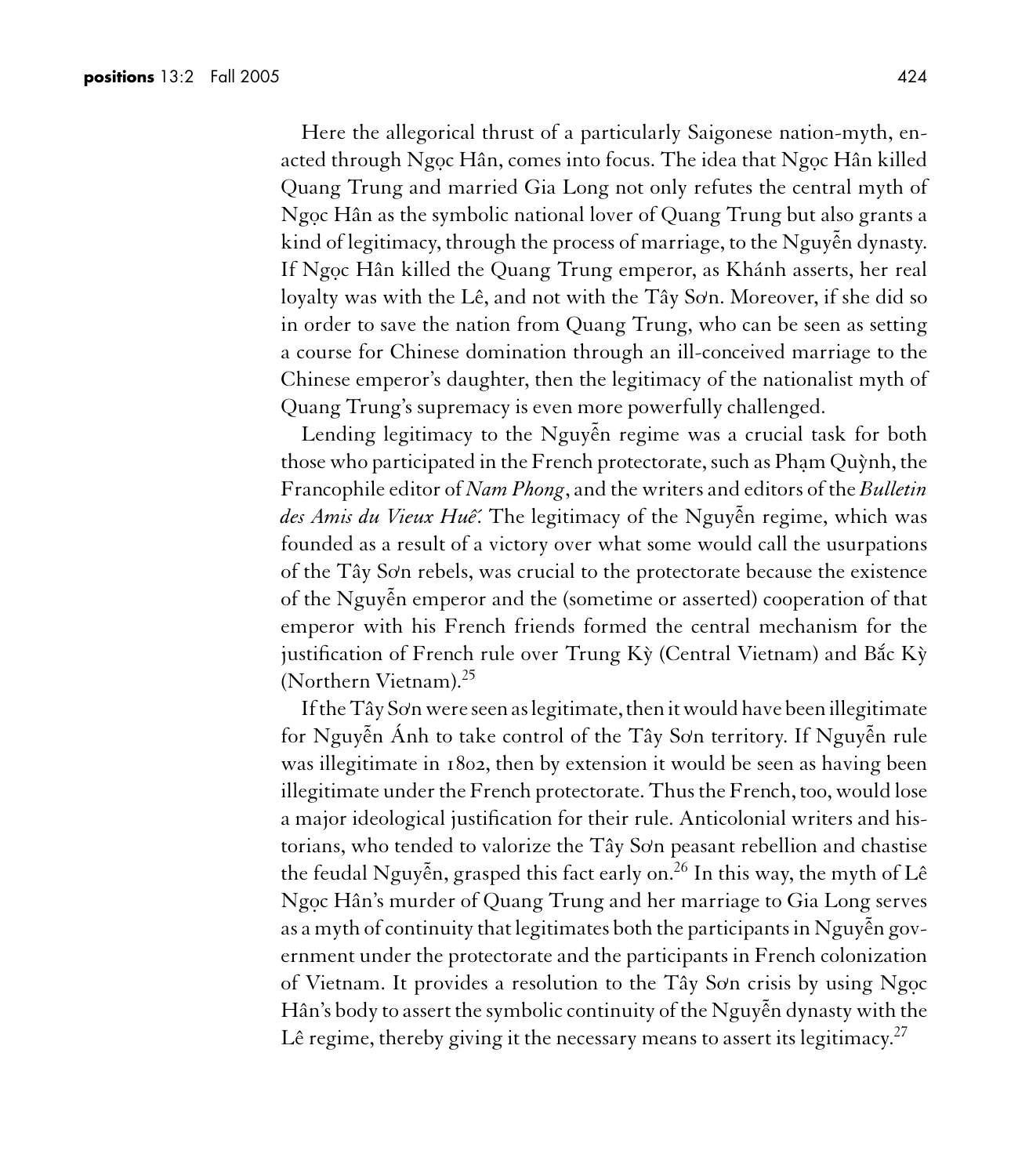The murder and marriage myth also served the ideological purposes of the Saigonese intellectual elite of the early 1960s. Here, Ngoc Hân's supposed actions were translated from a myth of legitimacy of the Nguyễn and the protectorate to a justification of the Saigon government of the 1960s as the real Vietnamese government. In the Marxist Hanoi historiography of the 1950s and 1960s, the legitimacy of the Tây So'n peasant rebellion provided a key example of legitimate historical *discontinuity* in the face of the continuity of Lê and Nguy˜ ên feudalism. This discontinuity allowed the northern historians such as V˘an Tân to posit a formal, romantic view of Vietnamese history with a revolutionary ideological implication, in which peasant rebellion, while not yet entirely successful, was always steaming under the surface of feudal regimes, waiting for the dialectical contradictions of the feudal mode of production to come to the surface and produce a lasting socialist revolution.

It is through these mechanisms that, in the 1950s and 1960s, some historians in both Vietnams posited the Tây Sơn as a symbolic representative of North Vietnam and Nguy˜ ên Ánh as a representative of the legitimacy of South Vietnam. Thus, the Tây Sơn in both historiographical traditions came to be mostly represented by Quang Trung's reign in Thăng Long (Hanoi) between 1788 and 1792 and not by Nguyễn Nhạc's rule in Qui Nhơn between 1785 and 1793 or by the early Tây Sơn in the Saigon era. As K. W. Taylor has pointed out, this association seems very strange, considering that the Tây So**)** n movement started in south-central Vietnam and essentially moved north.<sup>28</sup>

The myth of Lê Ngọc Hân's murder of Quang Trung, particularly when it is coupled with a marriage to the Gia Long emperor, discredits the Tây So**)** n regime and lends legitimacy through continuity to the Gia Long emperor. For if Ngọc Hân is the symbolic representative of the Lê (as Nguyễn Thượng Khánh argues), then her murder of Quang Trung short-circuits her ability to serve as a symbol of the completion of the transition of the Tây So**)** n from rebels to emperors. It also prevents her from acting as the national lover in the northern historiographical tradition. Her marriage to Gia Long confirms that it is he, and not Quang Trung, who is legitimate and a symbol of continuity, and thus also confirms that the Tây Sơn were illegitimate.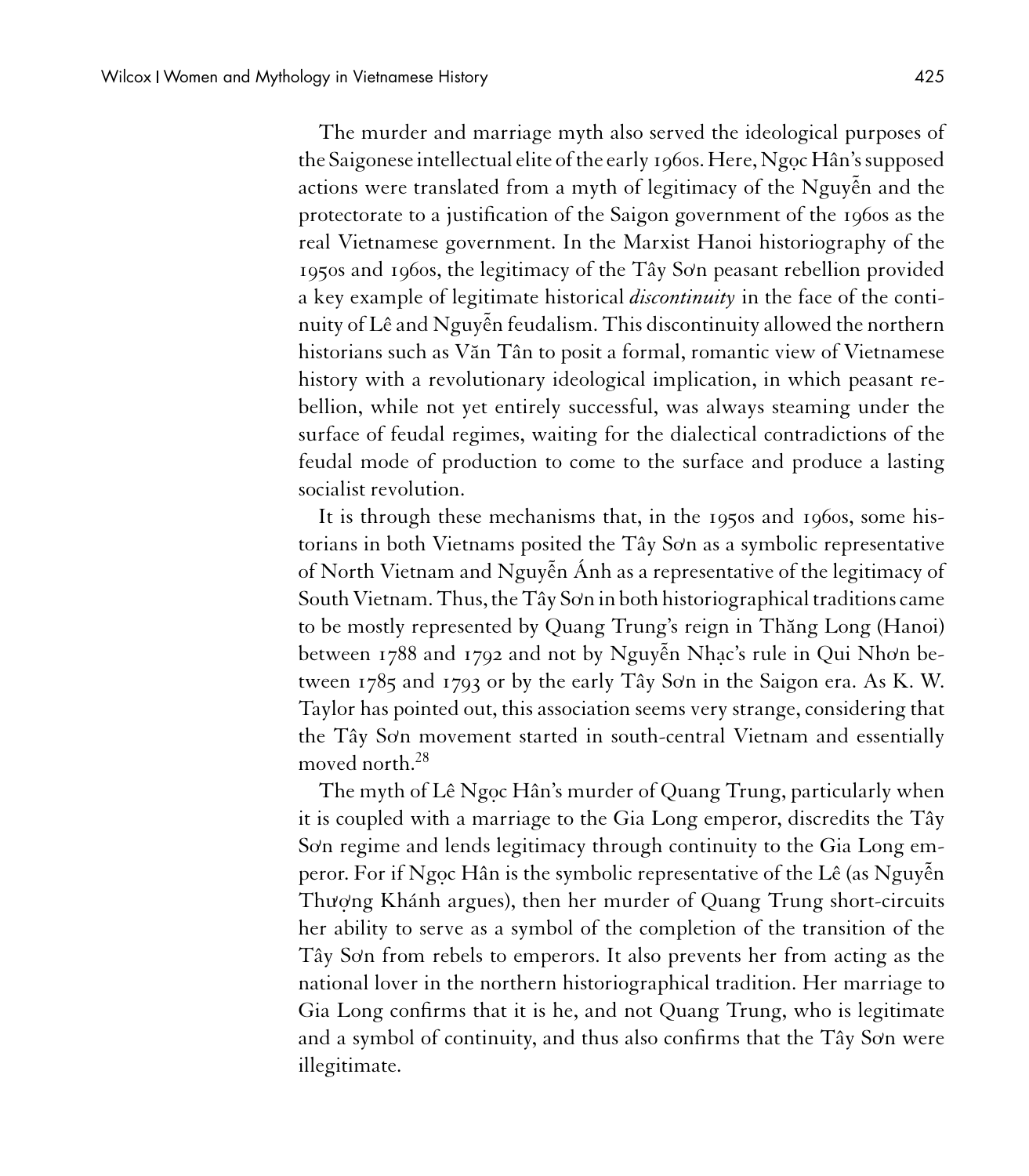Thus, this myth about Lê Ngọc Hân arose in Saigon in the 1960s because it served for noncommunist Saigonese intellectuals the same function that the opposite myth about Lê Ngọc Hân served for their counterparts in the north. This myth serves to reinforce the claims of the noncommunist south to historical legitimacy by linking them to a figure universally recognized as a representative of the sentiment of the Vietnamese people, a woman who transcends the discontinuity of the Tây So'n era.

A figure who was almost her contemporary, the well-known Hanoi poet Hồ Xuân Hương, was in some ways very different from Ngọc Hân. For example, her significance as a legitimating symbol for Marxist historians, particularly those from North Vietnam during the 1950s and 1960s, appears to lie in her role in *affirming* the discontinuity of the Tây Sơn regime with the feudal backwardness of the Lê and the Trinh. She also appears, unlike Lê Ngọc Hân, to be a figure of active agency: she is important for the quality of her poetry and the vivid images that that poetry suggests. A closer look, however, suggests that things are not as simple as they appear. Ho Xuân Hu**)** o**)** ng's poetry is also interpreted by Hanoi historians of the 1950s and 1960s to serve their ideological purposes, and the treatment of her periodicity suggests that she is useful in another legitimating myth of the nation: the myth of a continuity between the Tây Sơn's antifeudal tolerance of women and the purportedly similar progressive policies of North Vietnam in the 1950s and 1960s.

#### **H`ô Xuân Hu) o)ng and The Fantasies of Periodization**

Hồ Xuân Hương is one of the most popular and well-known literary figures that Hanoi has ever produced. Her poems are famous for their frank style and their wordplay. The double entendres of her poetry are known for their not-too-subtle sexual allusions; for example, one of her most famous poems, "Jackfruit," refers to the traditional practice of offering local mandarins a jackfruit, but it is also ripe with sexual metaphors:

By nature in the past she was an overripe tree Her fruit is coarse and her sections are thick If the gentlemen loves her, then he should plunge his stake into her Please don't touch her or her juice will run out on your hands.<sup>29</sup>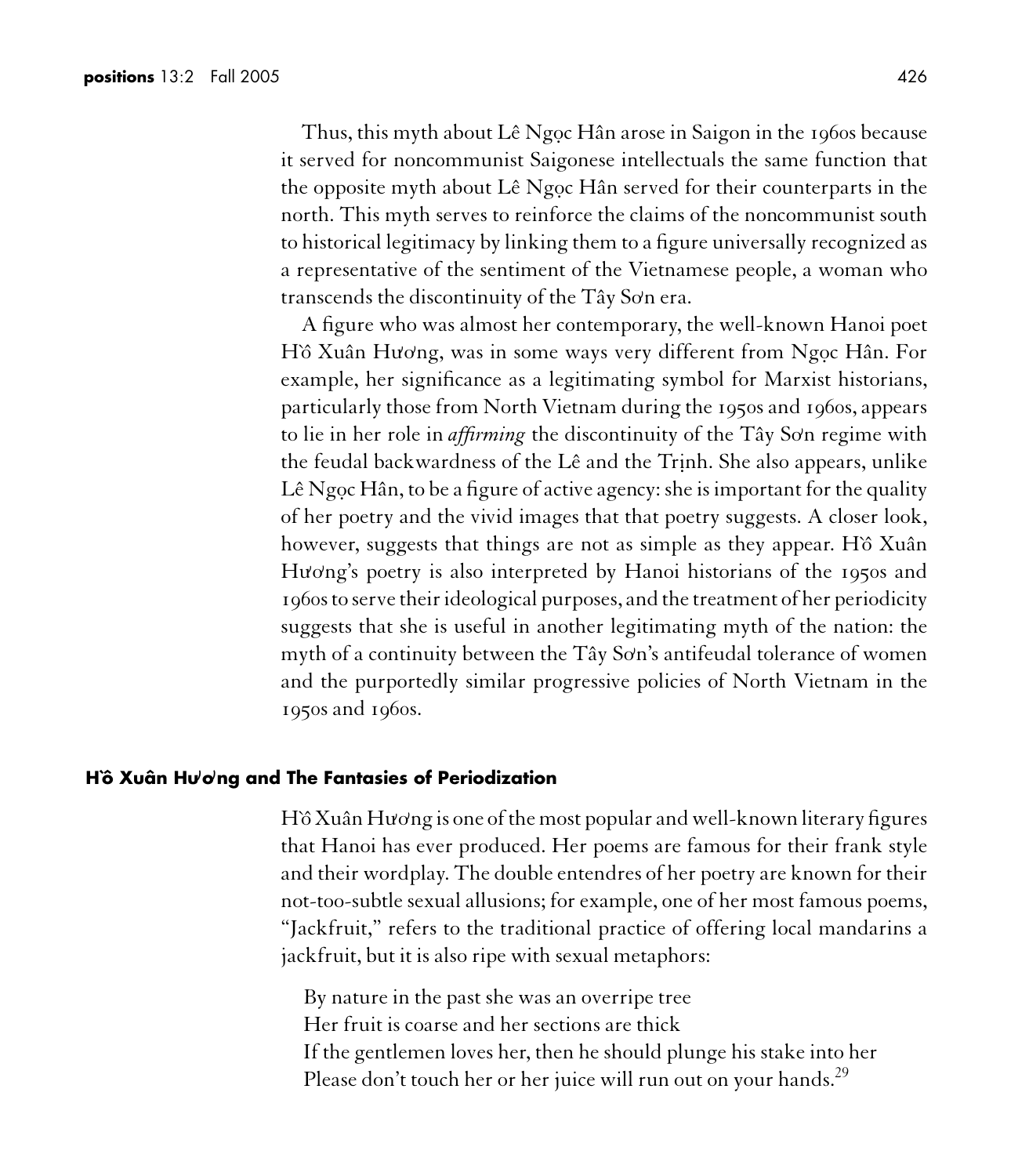This poem is typical of Xuân Hương's style, in which double entendres are made within the regulations and rhyme schemes of the classical forms associated with *luc bát* (six-eight) poems. It is also typical in its stunningly frank allusions to sex instead of more classical and nonvulgar metaphors for sexual relations. The use of the jackfruit as a metaphor for woman seems designed to subvert the ideal of a restrained, moral woman by suggesting a feminine sexuality that overflows like ripe fruit underneath a thick and forbidding exterior. Just as when driving a knife into a jackfruit to test it for ripeness one may be surprised to find that it oozes with sticky sap, so one might be surprised to find similarities when entering into sexual relations with women. $30$ 

Hồ Xuân Hương is in many ways a very alluring figure. The sexual metaphors in her poetry, and indeed the mere existence and voluminousness of her *Nôm* (the writing of Vietnamese in traditional demotic script) poems, have captured the imagination of not only French and Vietnamese scholars but also the reading public in the United States. John Balaban's recent translations of her poems under the title *Spring Essence: The Poetry of H`ˆo Xuân Hu***)** *o***)** *ng* caused the *Utne Reader*to exclaim with great hyperbole, "Sometimes books really do change the world.... this one will set in motion a project that will change Vietnamese culture."<sup>31</sup>

This kind of reaction to Hồ Xuân Hương's work indicates that her poetry is often seen as a protest against the status quo of the eighteenth and nineteenth centuries. It is thus a weapon against a narrative that privileges the concept of the predominance of Chinese, Confucian values in Vietnam, offering instead a vision of a Vietnamese woman who seems remarkably educated, free, and able to protest the injustices of her time. It is tempting, therefore, to read H`ô Xuân Hương as the antithesis of Lê Ngọc Hân. While Ngọc Hân is mostly a silent figure for whom history speaks, Xuân Hương has a clear voice; while Ngọc Hân is used to bring continuity and legitimacy to various fantasies of the nation and to smooth over the historical break caused by the Tây Sơn conflict, it would seem that Xuân Hương is the very essence of discontinuity. It is often supposed that she represents everything that the Trịnh and Nguyễn regimes do not: she is lascivious, they are repressed; she is realistic, they are formal; she is revolutionary, they are feudal.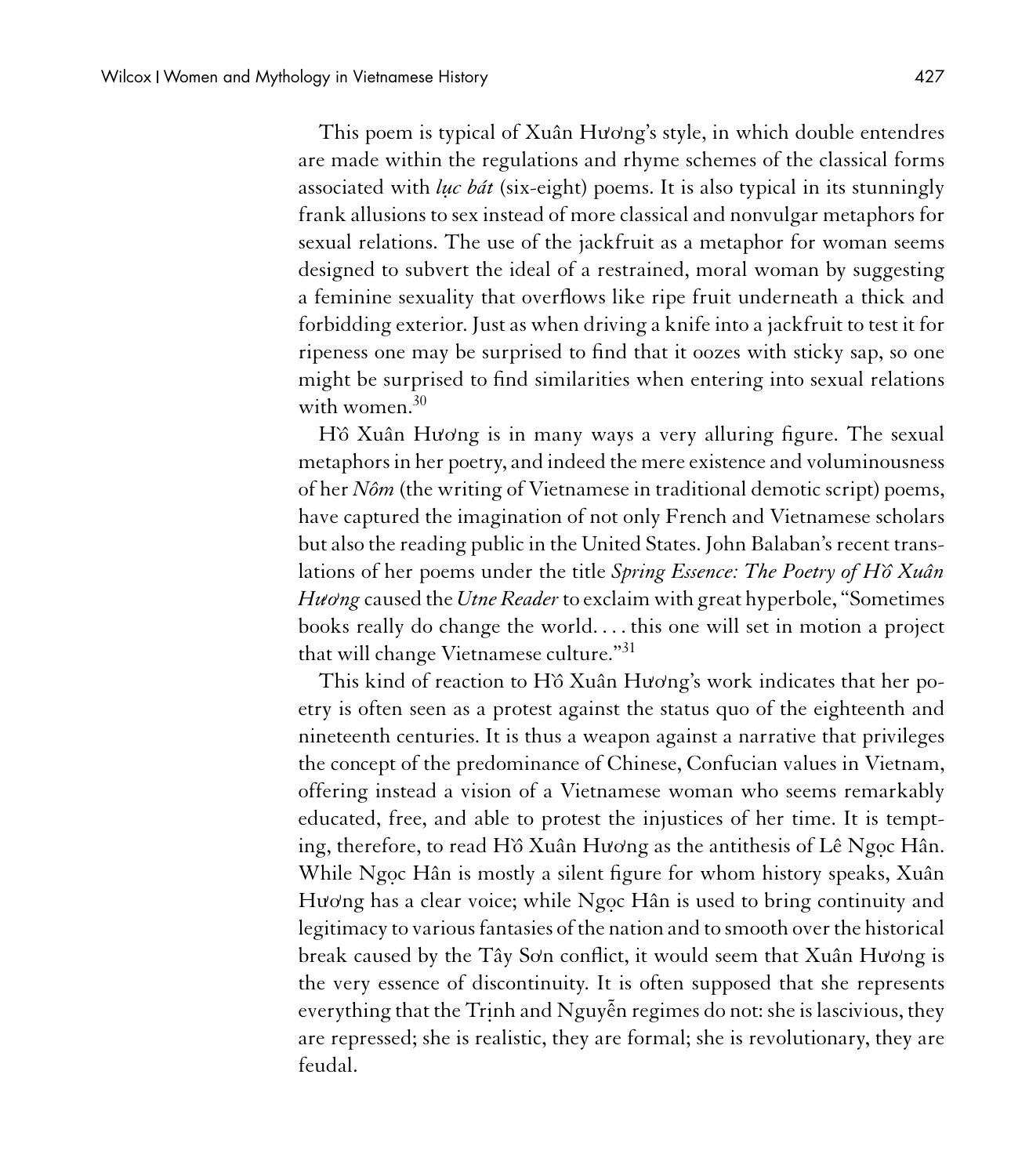It is sometimes not recognized, though, that this counternarrative or protest narrative serves the purposes of a particular myth of Vietnameseness that emerged in the journals of the Hanoi new historians in the 1950s and 1960s. So long as the oppression of women can be seen as Chinese by virtue of its being Confucian, then H`ˆo Xuân Hu**)** o**)** ng is not actually representative of a break from the past. Rather, the interpretations of her writing by Hanoi literary critics and historians in the 1950s and 1960s constructed a myth of her as a symbol of Vietnameseness hidden under the surface of feudal oppression. For the new historians in the newly formed Democratic Republic of Vietnam of the 1950s and 1960s, Hồ Xuân Hương, like the Trung sisters or Lady Tri'êu of Vietnam's Han past, represent in Vietnamese historical narratives an imagined continuous Vietnameseness that is constantly percolating underneath Chinese domination and its structural simulacra, the Lê and Nguy˜ ên dynasties.

The workings of this myth can be seen most clearly when we consider how Xuân Hương is periodized by North Vietnamese scholars of the 1950s and 1960s. Though the actual dates of Xuân Hương's birth and death have never been clear, the most positive identification of the time in which she lived comes through her association with the early Nguyễn scholar Phạm Ði.nh Hˆo**<sup>&</sup>gt;** (1768–1839). Despite the fact that Hˆo**<sup>&</sup>gt;** rose to a position of authority as a scholar after 1820, the literary critics and historians in Hanoi who began to write volumes about Hồ Xuân Hương consistently dated her poems to the late eighteenth century, putting them in the context of the Tây Sơn movement.<sup>32</sup>

The most influential scholar in promoting the myth that H`ô Xuân Hương should be seen as a representative of the culture of the Tây Sơn dynasty was the same scholar who brought us the myth of the national symbol of love between Quang Trung and Lê Ngọc Hân: historian and literary critic Văn Tân. In September 1955, Văn Tân wrote a lengthy essay discussing the value of Hồ Xuân Hương's works. Văn Tân's major objective was to highlight the antifeudal nature of her poetry; thus, he christened her the "most progressive" of all poets from the eighteenth century to the twentieth. $33$ But most of his analysis was devoted to establishing a connection between Hồ Xuân Hương's poetry and the society in which she lived: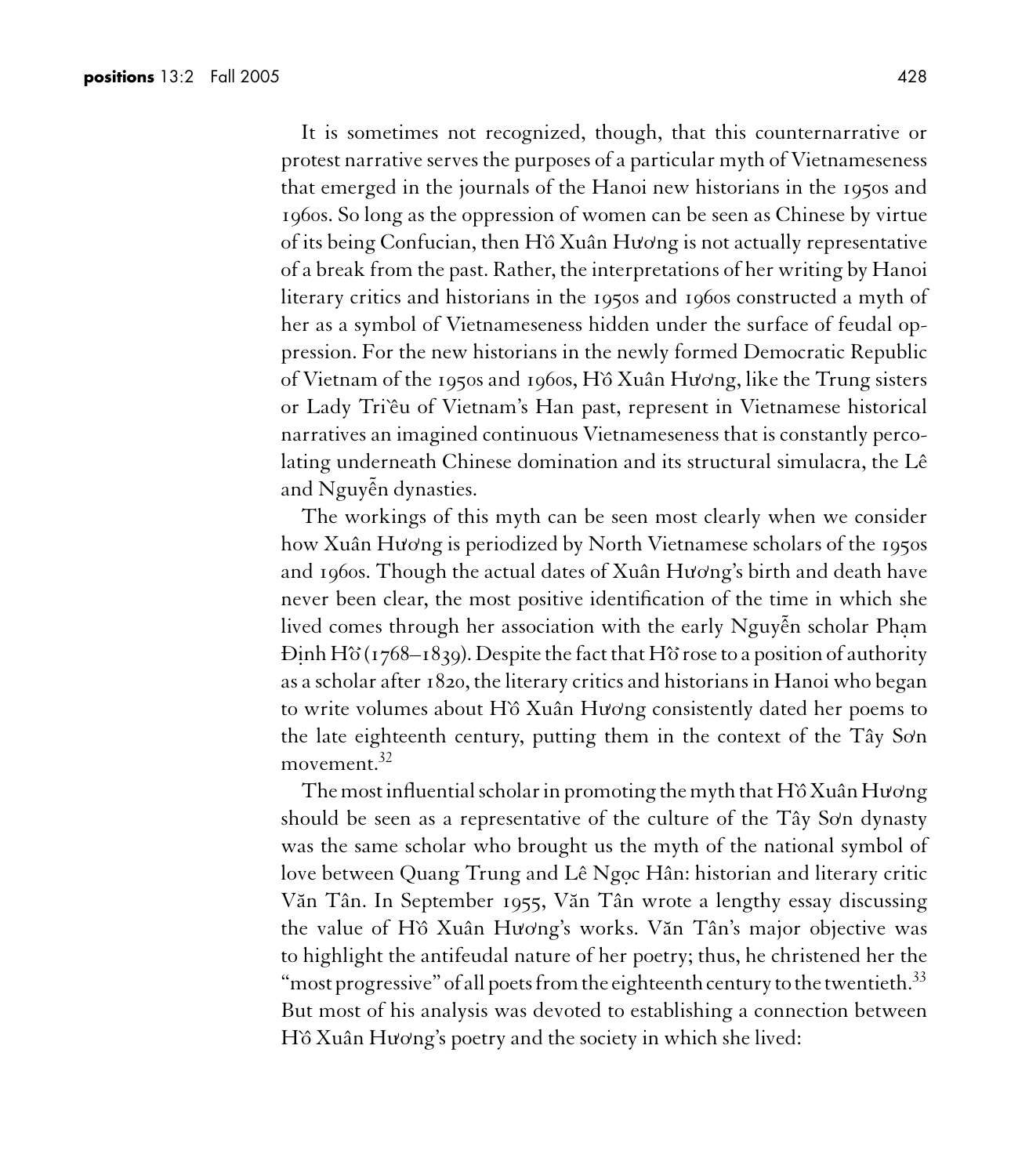All rebellions against oppression, and the Tây So'n rebellion in particular, not only break the feudal chains of politics under the Lê, Trinh, and Nguy˜ ên dynasties, but also break the chains of virtue and morality of the feudal regimes as well. This social situation is favorable enough for the oppressed people to express their opinions, aspirations, and feelings. H $\delta$ Xuân Hương lived during these social circumstances.<sup>34</sup>

It takes a careful reader to notice that despite V˘an Tân's obvious admiration for Hồ Xuân Hương's poetry, according to his interpretation, Hồ Xuân Hương does nothing to create social change. Rather than having any active agency as a cutting-edge writer, she is a product of her time. She is influenced by the changes of the Tây So'n era; she does nothing to create those changes. Thus, despite the revolutionary nature of her poetry, or perhaps because of it, Xuân Hương serves not as an agent of change but as a figure who can represent the changes felt by the people during the Tây Sơn, and that is the main reason why her poetry "lives in the hearts of the people from the past until today."<sup>35</sup>

The key to this myth, promulgated in the 1950s but evident in some Hanoi scholarship through at least the 1980s, is that H`ô Xuân Hương wrote during the Tây Sơn period. Such an assertion allows scholars like Văn Tân to link her with the progressive policies of the Tây Sơn and by extension and analogy with the progressive policies of the modern Hanoi government. Nguyễn Lộc's explanation for this tendency is as follows:

The essence of optimism in Tây So'n literature is that it is original, different, and easy to understand compared with the incompletely developed literature of the end of the eighteenth and beginning of the nineteenth centuries in general. It is therefore because of this that, although she has yet to have been solidly dated, nevertheless on the basis of a reading of her classic texts literature scholars generally have placed the *Nôm* texts of Hồ Xuân Hương in the Tây Sơn period. Objectively, however, it must be said that Hồ Xuân Hương is a very complex case. If we follow all of the texts that have been connected with her until now, then it is possible that she could be placed in periods as different as the mid eighteenth century to the late nineteenth century.<sup>36</sup>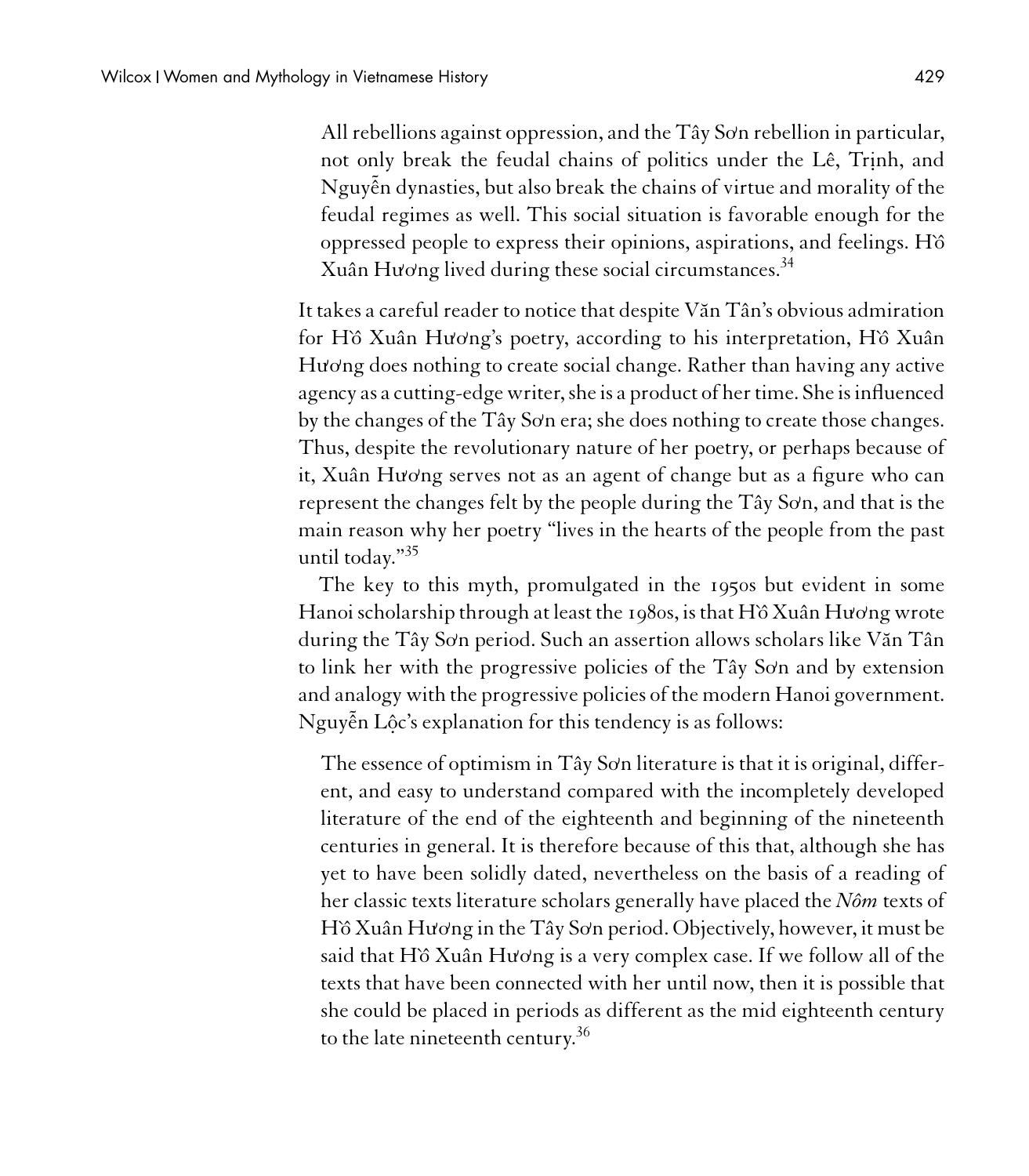Despite admitting these problems, and citing the publication of the collection of *Nôm* poems attributed to H`ˆo Xuân Hu**)** o**)** ng from the discovery of the manuscript *Luu Huong Ký* in 1964, Nguyễn Lộc eventually decides to defer to common practice and include a substantial amount of H`ô Xuân Hương's poetry in his anthology of Tây Sơn literature because of the idea that Xuân Hương is representative of the Tây Sơn era.<sup>37</sup>

Nguyễn Lộc is not the only author to project a desire to place Hồ Xuân Hương in the Tây Sơn era. Hữu Ngọc and Françoise Corrèze accept the claimthat Xuân Hu**)** o**)** ng's interaction with Chiêu Hˆo**<sup>&</sup>gt;** is evidencethat she was a contemporary of Phạm Đình Hồ and even mention that she may have been born at the beginning of the nineteenth century. Yet despite their awareness that, at the very least, this would date much of H`ô Xuân Hương's adult life to the early nineteenth century, Ngoc and Corrèze still persist in referring to Xuân Hương solely as a figure of the eighteenth century. They claim that "the laugh of H`ô Xuân Hương cut through the end of the eighteenth century like a knife."<sup>38</sup> Similarly, Balaban has located Xuân Hương's ability to undermine the "male Confucian tradition" of Vietnamese poetry in her location "at the end of the decadent Lê dynasty."<sup>39</sup>

For Ngọc and Corrèze, Hồ Xuân Hương must be identified with the late eighteenth century, and not with the early nineteenth, because she must be put in the context of the Tây Sơn rebellion and the chaos following the collapse of the Lê dynasty. Thus, they note that Xuân Hương "lived in the troubled period of the eighteenth century when the posterior Lê dynasty was full of decadence. This period was marked by incessant wars and by the misery of the peasants, which drove them to revolt, and by the excess of mandarins and the accumulation of the difficulties of the tentacled bureaucracy."<sup>40</sup> The identification of Hồ Xuân Hương with the late eighteenth century functions, for Ngọc and Corrèze and for many other commentators, on Hồ Xuân Hu**)** o**)** ng as a crucial narrative device. For if Xuân Hu**)** o**)** ng were seen as an early Nguyễn dynasty figure, she would in a sense have been seen as "a woman after her time," because the Tây So**)** n era is figured as the era of the blossoming of an antifeudal regime with such enlightened policies as the propagation of *Nôm* and the partial redistribution of land.<sup>41</sup>

I am not arguing that H`ô Xuân Hương lived the entirety of her life in the nineteenth century and thus cannot be called an eighteenth-century figure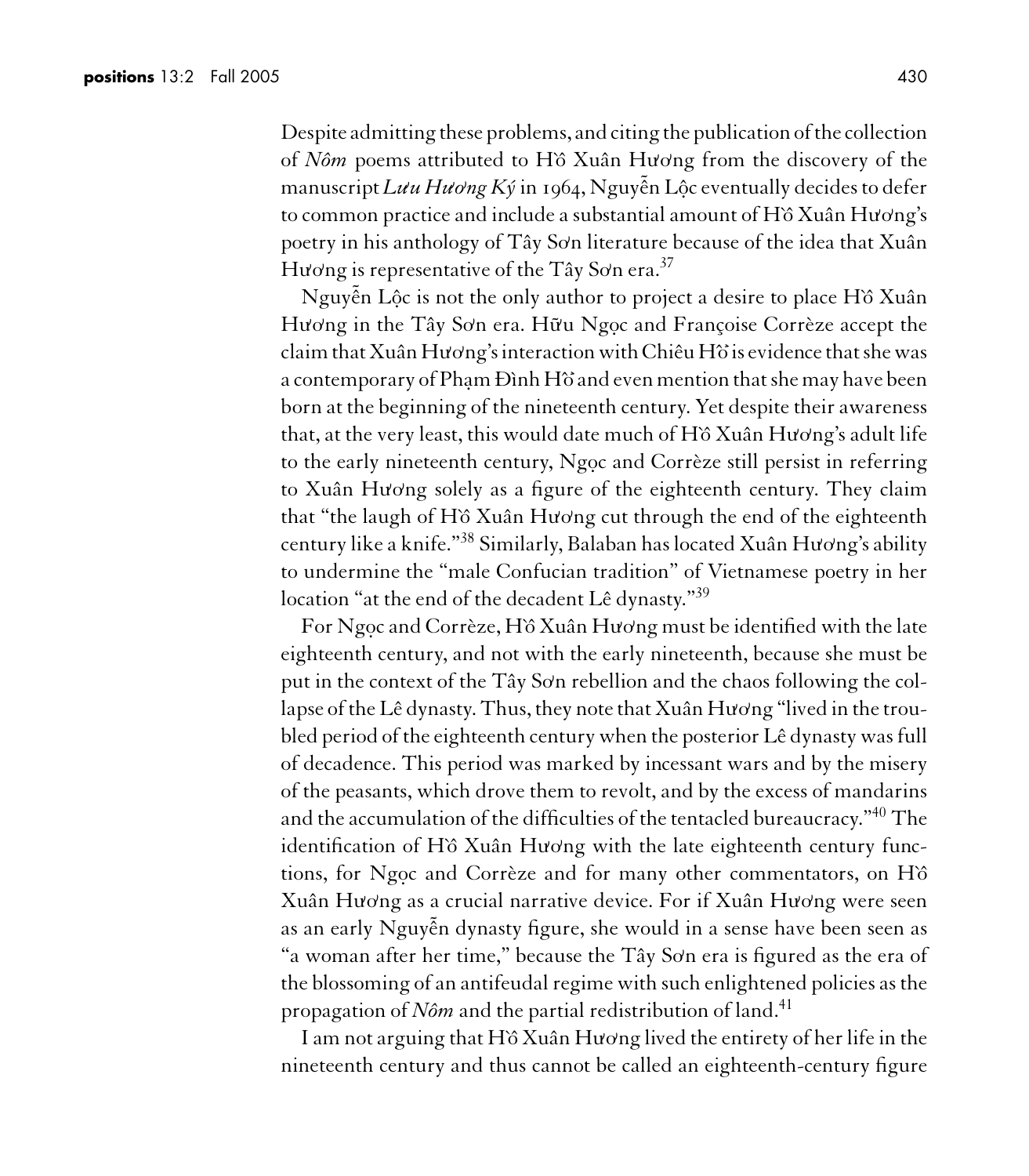at all. In fact, recent research seems to make dating H`ô Xuân Hương's life perhaps an easier task than it was before. Duy Dao, who has examined the cadastral registers (*gia pha***<sup>&</sup>gt;** ) of the H`ˆo clan of Qu`ynh Ðôi as well as the anecdotal evidence that exists, suggests that H`ô Xuân Hương's dates can now be definitively set: according to Dao, she was born in 1770 and died in 1822.<sup>42</sup> Even older scholarship generally confirms that Xuân Hương's life can be dated to about the time that Duy Dao suggests.<sup>43</sup> The point is that the decision to call her an eighteenth-century woman, rather than an early-nineteenth-century figure, is hardly arbitrary.

In fact, though it is now generally confirmed that Xuân Hương's life spanned both centuries, if we were forced to date her work, the only solid evidence that exists to date not just her life but also her poetry would put her writing in the early nineteenth century. In the introduction to a collection of H`ˆo Xuân Hu**)** o**)** ng's poetry titled *Lu***)** *u Hu***)** *o***)** *ng Ký* (*Precious and Essential Records*), Pha.m Ðình Hˆo**<sup>&</sup>gt;** mentions visits to Xuân Hu**)** o**)** ng in the springs of the Đinh Mão and Giáp Tuất years. That second time, she encouraged him to write an introduction to the Lu $u$  Huơng Ký.<sup>44</sup> Since the only Đinh Mão year in Xuân Hương's lifetime corresponds to 1807 and the only Giáp Tuất year corresponds to 1814, we know that Xuân Hương's poetry and her relationship with Hˆo**<sup>&</sup>gt;** was established during that time. Given that this is the only document that firmly dates her as an author, it would seem logical to consider her a nineteenth-century figure. To do so, however, would disallow the connection between Xuân Hương's alleged antifeudal outlook and the progressive policies of the Tây Sơn. Nowhere is this made clearer than in the outlandish claim that has been made in the past that Xuân Hương was in fact Quang Trung's cousin.<sup>45</sup> Though this claim is usually dismissed and discredited in most sources that mention it, that it is so often referred to is an indication of the power of the idea that Xuân Hương and Quang Trung were related.

Therefore, Vietnamese literary historians who place H`ô Xuân Hương's poetry in the Tây Sơn era do not merely have the empirical issues of accurately dating her life in mind.When she lived is just as important as what she wrote. Placing her in the Tây So**)** n era enacts a powerful narrative myth of a hidden Vietnamese continuity that was repressed under the feudal and Confucian regimes of the Trinh and Lê. According to this narrative, Hồ Xuân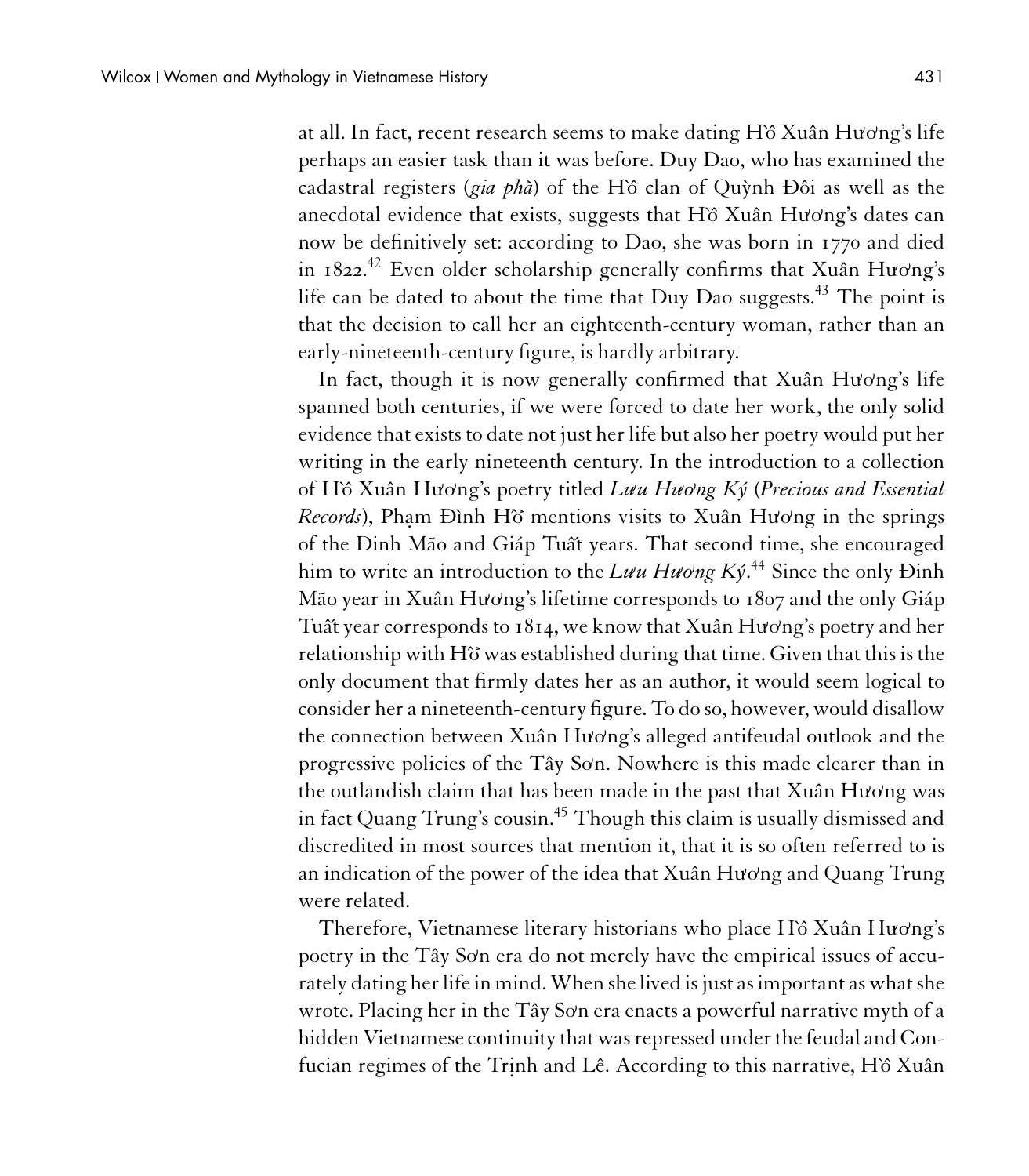Hu⁄ong becomes a paradoxically typical figure; in a sense, this interpretation unintentionally implies that she was a woman of her times.

Any reading of her poetry, however, reveals the strangeness of this interpretation. After all, if H`ˆo Xuân Hu**)** o**)** ng was just another historical character who is typical of the Tây Sơn era, then her poetry must support the Tây Sơn status quo and criticize only the past; that is to say, the Lê/Trinh period. Alternatively, even if Xuân Hương was an early Nguyễn figure, then her poetry would indicate that she supported the regimes of the recent past and criticized her present. Her poems, however, do not find a government policy to support. They are critical of *all* oppressive legal institutions in northern Vietnam, without regard to past or present. For example, in the poem "Tho**)** Tu. **)** Tình" ("Lover's Lament"), she writes: "Where are all the talented men?"<sup>46</sup> Without identifying any particular officials or dynasties, she mocks the feeble talents of young poets and scholar-officials, as she makes clear in the poem "Tiễn Người Làm Thơ" ("Entertaining the Departing Poets"): "Who will advise this gang of illiterates/that they should make their living by painting the pagoda walls?"<sup>47</sup> This poem, which is typical of her social criticism, takes aim at scholar-officials by pointing out their lack of talent and knowledge. But she does not refer to a particular era of scholars as being particularly lacking in these assets, nor does she ever single out the Tây Sơn era as a time when the scholar-officials were better prepared. Her social criticism reads more abstractly as a commentary on the general idiocy of the scholar-officials and their treatment of concubines. Nowhere in Hồ Xuân Hương's work does one get the impression that the treatment of concubines and the behavior of scholar-officials was better in the Tây Sơn era than in the early Nguyễn.

The point that I am trying to make is not that H`ô Xuân Hương was not "a revolutionary poet," as Hoa Bằng has called her, nor that she was not antifeudal, or that she was not an extraordinary woman by all accounts.<sup>48</sup> Rather, what I am suggesting is that, particularly since the 1950s and particularly in northern Vietnam, Hồ Xuân Hương's record survives, is researched, and is well known because the myth that she is a Tây Sơn figure is a powerful legitimating device through which her antifeudal poetry can be linked to the purportedly enlightened policies of the modern Hanoi government. While texts in both *ch˜u***)** *hán* (classical Chinese) and *ch˜u***)** *nôm* (classical Vietnamese)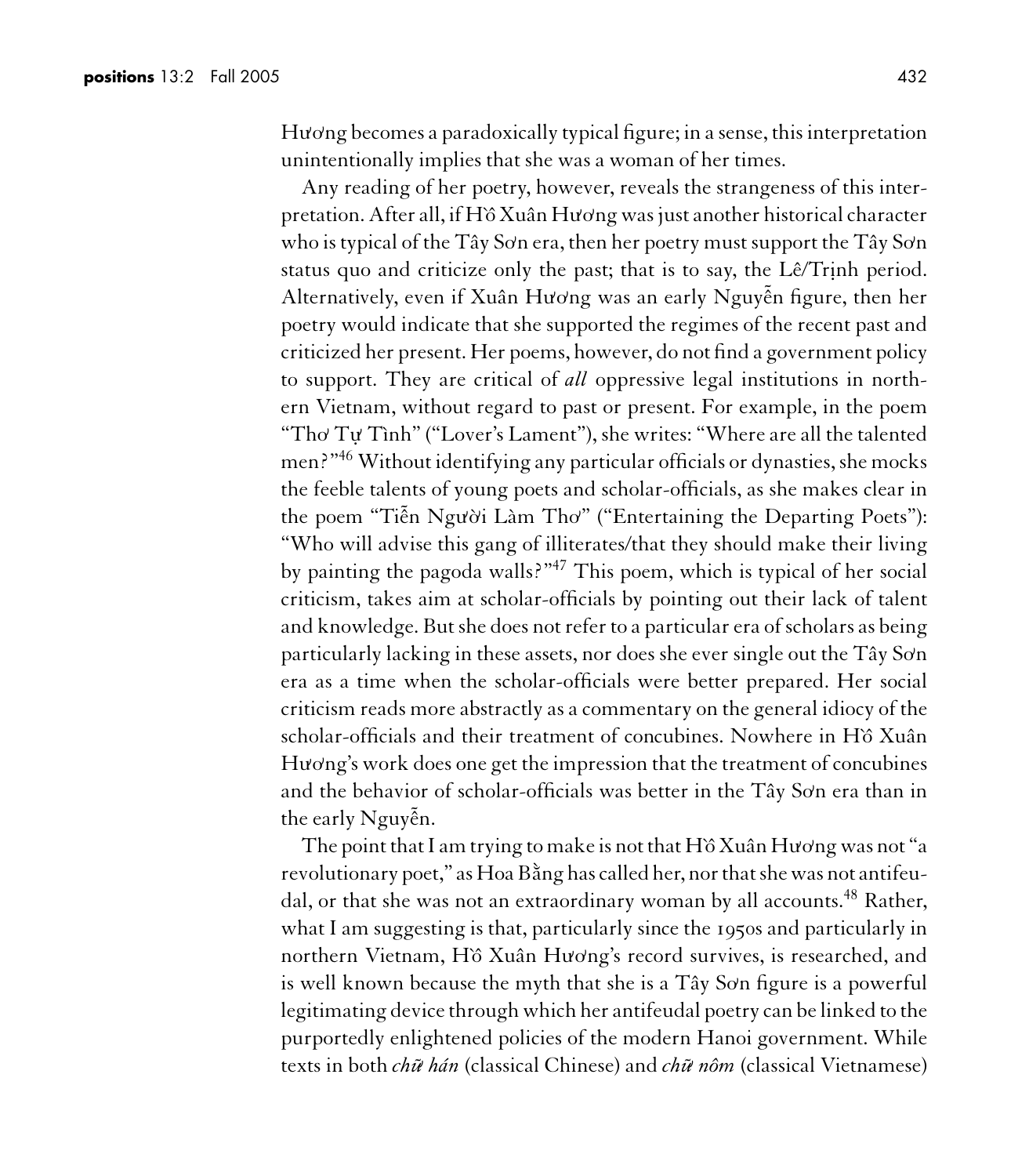about other notable Vietnamese women (deities or not) such as Diêu Nhân, Hậu Thờ, Bà Liễu Hành, and princesses Ba and Diệu Thiên sit collectin<mark>g</mark> dust in the Vietnamese archives, and while still more that may have existed in the past have now been lost or are stashed away in family records not to be unearthed, Xuân Hương's poetry thrives because it provides evidence for a historical narrative that veteran Hanoi new historians who got their start in the 1950s, such as Văn Tân and Nguyễn Lộc, have a desire to produce: of a continuous permissive Vietnameseness that effervesces behind the surface of a Chinese, Confucian feudalism.<sup>49</sup>

#### **Conclusion: Gender and Myths of Continuity**

In the 1950s, Vietnamese were confronted with a rapid series of political, cultural, and social changes. After the Geneva Accords, Vietnamese were faced with two different states split at the seventeenth parallel. Faced with these new political realities, many intellectuals took on the responsibility of crafting new historical interpretations to legitimate the existence of their respective new states and to give the impression that the success of these states was guaranteed by their continuity with certain approved past heroes.<sup>50</sup> Crafting myths is essential to the production of new national identities, because "it is by embracing myths about the nation's creating that members perpetuate not only national myths but also the nation itself."<sup>51</sup>

Intellectuals from North Vietnam and South Vietnam alike played a role in shaping their new societies by crafting three unique myths. Two of these myths were northern myths: that Lê Ngọc Hân loved the Quang Trung emperor like the Vietnamese people loved him, and by extension loved the new Democratic Republic of Vietnam, and that H`ô Xuân Hương's antifeudalism was a result of her writing during the Tây Sơn dynasty, and thus by analogy her writing could belong to the modern-day version of the Tây Sơn dynasty in Hanoi. And one was a southern myth: that Lê Ngọc Hân actually poisoned her husband the Quang Trung emperor and married his rival the Gia Long emperor. The purpose of this myth, I would argue, is to lend legitimacy to South Vietnam through the continuity given by Lê Ngoc Hân, a princess of the Lê dynasty, from the Lê to the Nguy˜ ên and, ultimately, to South Vietnam, whose first head of state was the former Nguy˜ ên emperor Ba**<sup>&</sup>gt;** o Ða.i.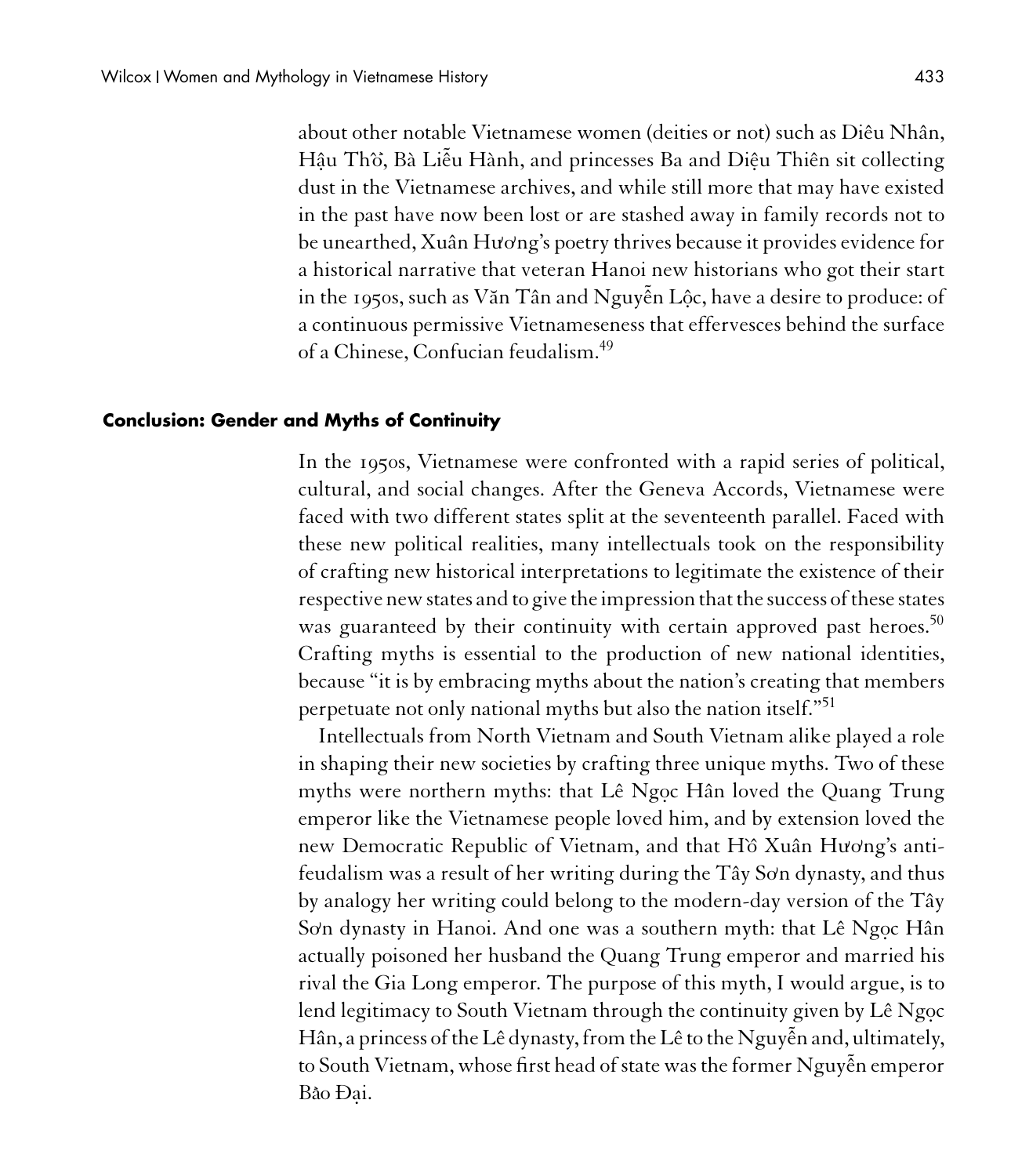These myths are far from universally agreed on; indeed, as historical arguments, they may represent the positions of only a handful of historians and literary critics today. Even at the time of their introduction, these myths were hotly debated: the idea that H`ô Xuân Hương's poetry should be viewed as a product of the progressive reforms of the Tây Sơn dynasty, perhaps the most enduring of the three myths, had its critics, even in 1950s Hanoi.<sup>52</sup> Yet the mere fact that these ideas were presented and debated in some of the most influential scholarly journals in both Hanoi and Saigon in the 1950s and 1960s, and that many of these opinions are still well known today, is indicative of their lasting power as ideas, as ways of thinking about the role of history in legitimating a new society.

In my opinion, it is no coincidence that in these three myths the figures that lend legitimacy and continuity to North and South Vietnam are women writers. As Tamar Mayer has pointed out, women are often central to the project of constructing new national identity, since "their centrality is also based on women's symbolic status" and is "connected to their reproductive roles."<sup>53</sup> Since women are symbols of reproduction, women are also often called on to serve to reproduce the nation or to act, in George Mosse's words, as "the guardian of the continuity and immutability of the nation" in times of crisis.<sup>54</sup>

In these three myths, Lê Ngọc Hân and Hồ Xuân Hương are being called on to act both as symbols of newly produced national identities in North and South Vietnam and as guardians of the continuity and consistency of such identities with the past. Through these myths, intellectuals from both North and South Vietnam are seeking to use Ngọc Hân and Xuân Hương as symbols of the legitimacy of each new nation and as guarantors of a link between these new nations and an idealized past of the eighteenth century.

Reasonable people may raise the objection that this essay focuses too much on the way that H`ˆo Xuân Hu**)** o**)** ng and Lê Ngo.c Hân have been manipulated and not enough on the light that they shed on the still relatively obscure world of women writers in premodern Vietnam. Yet it is important to remember both that the assumption in this objection is that historical materials about women in Vietnamese history are essentially reliable and that the historian's first task should be to inform the public about what those sources say about women. Present-day historians are reproducers of information who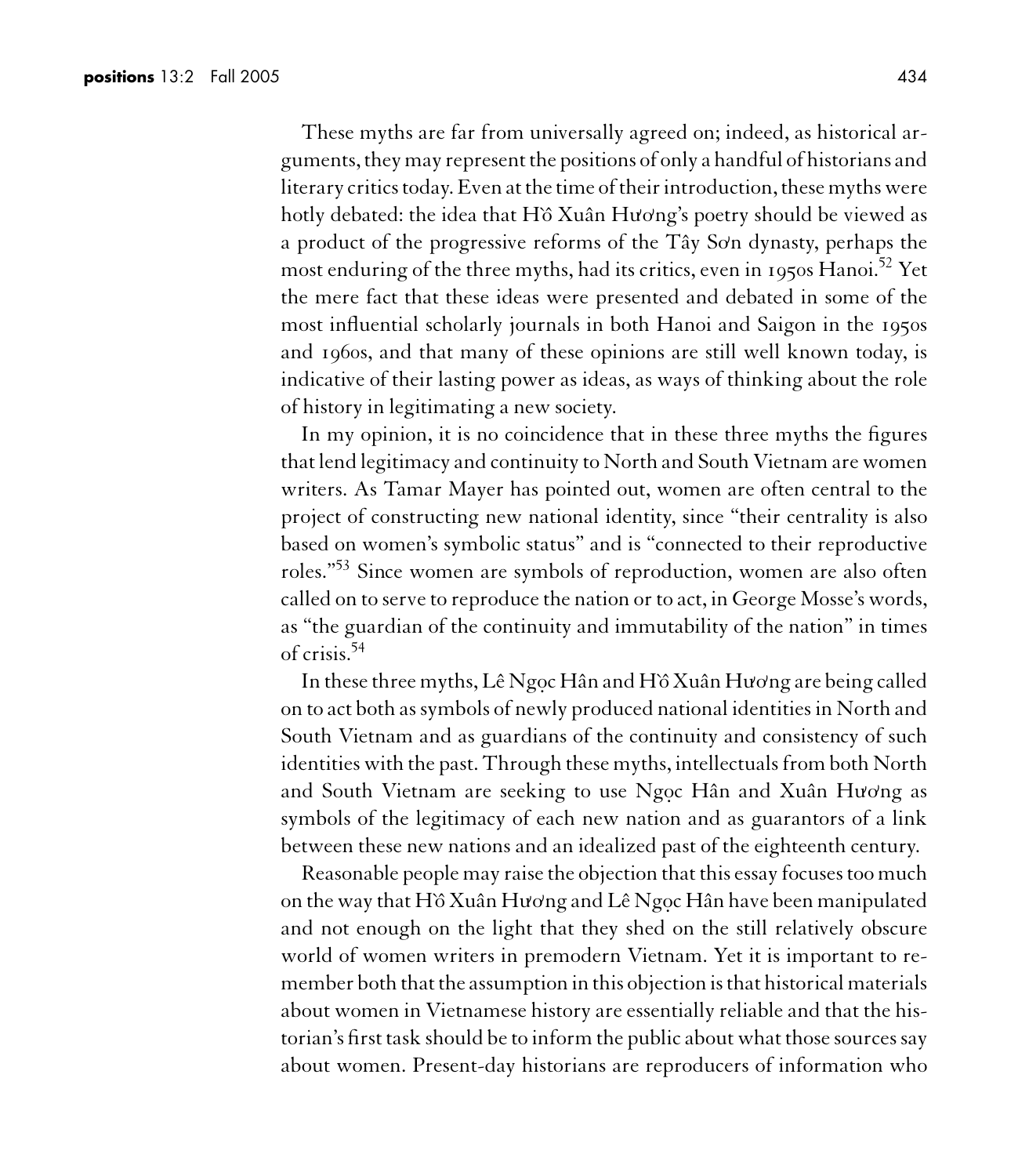translate, with the minimum of analysis required for the task of compilation and summary, the writings of the past into forms easily digestible for audiences of the early twenty-first century.

The problem with this approach is that it sentences historians to repeat the allegorical stances of their sources without reflecting critically about those sources. In the case of Lê Ngọc Hân, for example, any modern analysis that merely repeats what was found in the archival material that remains would end up naturalizing the claim for which the archive is already prefigured: that she is at the center of a legitimating myth of either the Tây Sơn or the Nguy˜ ên. Which dynasty she legitimated would depend either on the historian's reading of the truth or on the historian's desire to form an allegory supportive of the current Vietnamese state or of the defunct Republic of Vietnam, but the nature of the archive would make it very difficult for the historian to come up with a narrative about Lê Ngọc Hân that could not be incorporated into these two stories. That is because the act of collecting information about her cannot be separated from the narratives produced about her. Both Lê Ngọc Hân and Hồ Xuân Hương attracted the most historical interest from the 1950s to the 1970s, and in this period documents about them were discovered. This was precisely the period that the allegories about them became most relevant—the period in which many Vietnamese struggled to find heroic figures who could connect their version of Vietnamese identity with an idealized past. One cannot presume that there can be a clear-cut distinction between doing real history and studying the ideological uses of history, since such an assumption in turn presumes that real history—just the facts—is not ideological. Knowledge of the real historical facts, such as they are, is commonly assumed to be an a priori condition for studying the uses of historical narratives. But, in fact, the opposite is true: the production of archives depends on the ideological relevance of the materials collected in the archives. Otherwise, the archives would not exist, and the governments, religious groups, and businesses that run archives would not tolerate the expense of keeping old materials.

Lê Ngọc Hân and Hồ Xuân Hương are indeed extraordinary figures in Vietnamese historiography. At least in part, however, their vaunted place in Vietnamese history results not only from their poetry but also from the way in which they have been deployed since the 1950s as the keys to the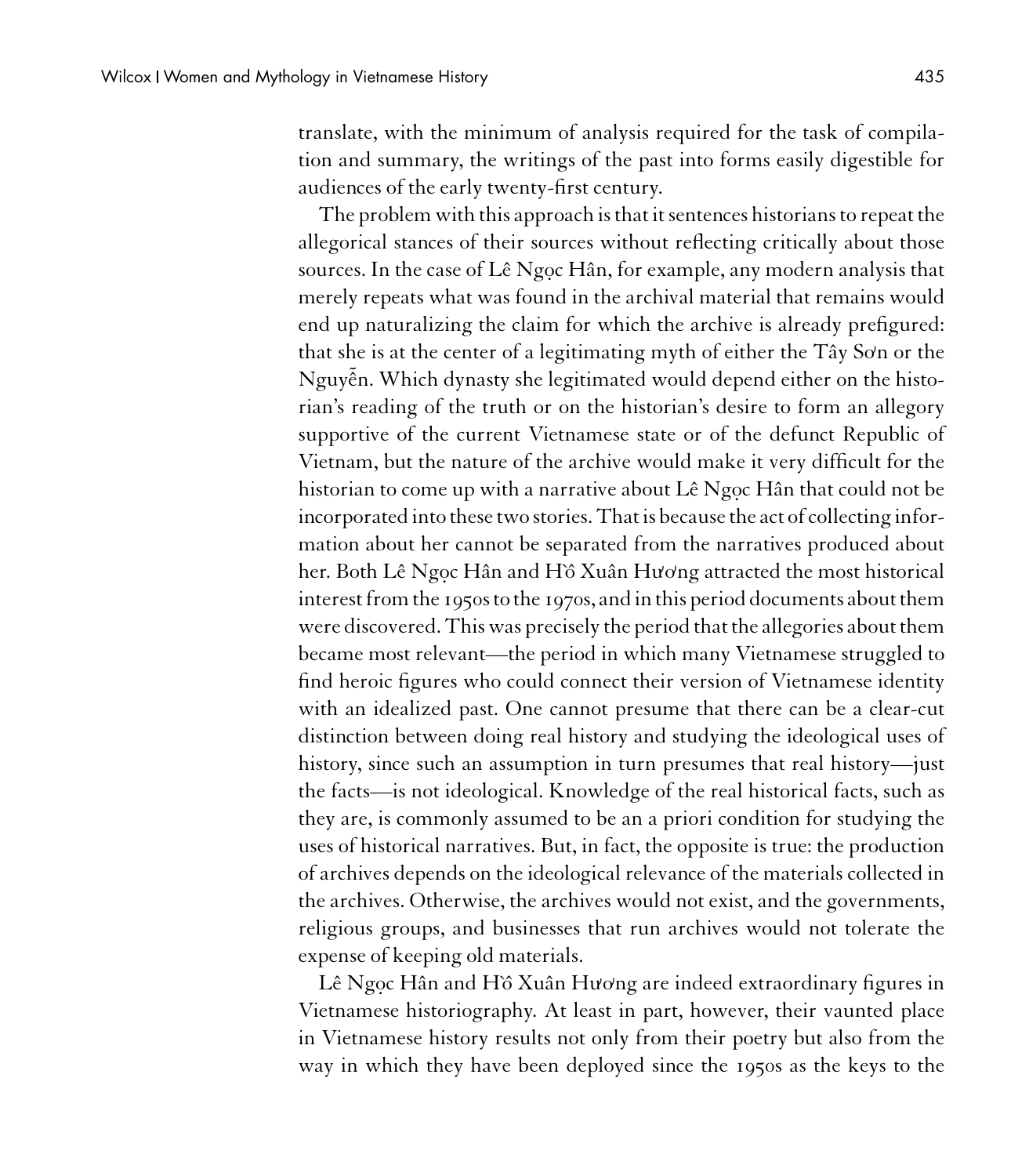mythological Vietnamese past. Since that time, they have been deployed as the keepers of Vietnamese legitimacy, as symbols of the will and love that historians and literary critics believethatthe Vietnamese people have had for their rulers. Depending on the ideological position of the critic involved, Lê Ngọc Hân and Hồ Xuân Hương are made to represent the legitimacy of the Quang Trung emperor, the Gia Long emperor, or the Lê dynasty. But their actual loyalty was never really the point under dispute in this myth-making exercise; as women writers during one of the most important periods in the Vietnamese past, they were a key to constructing a new and legitimate Vietnamese society in a time of ideological uncertainty.

#### **Notes**

A version of this essay was first presented at the annual meeting of the New York Conference on Asian Studies; I would like to thank the members of the panel, Olga Dror and John K. Whitmore, and the audience at that conference for their comments. George Dutton provided invaluable help tracking down names and dates. In addition, I would like to thank Sujata Gadkar, Melissa Wilcox, K. W. Taylor, and the anonymous reviewers of this article for their extensive and very helpful suggestions for revisions.

In this essay "Gia Long" and "Quang Trung" refer to the titles of reign periods during the rule of King Nguyễn Phúc Ánh and King Nguyễn Văn Huệ. However, after the early eighteenth century in Vietnam, reign periods tended to last the entirety of an emperor's rule. Therefore, Vietnamese popular and scholarly convention has been to use reign titles as if they were the proper names of emperors, thus referring to emperors as "King Gia Long" or merely "Gia Long" rather than always using the more formal "the Gia Long emperor." I have retained that convention in this essay.

- 1 Patricia Pelley, *Postcolonial Vietnam: New Histories of the National Past* (Durham, NC: Duke University Press, 2002), 8.
- 2 Bruce Lincoln, *Discourse and the Construction of Society* (New York: Oxford University Press, 1989), 25.
- 3 Ibid., 24–25.
- 4 Nguyễn Lương Bích and Phạm Ngọc Phụng, *Tìm hiều thiên tài quân sự của Nguyễn Huệ (A Survey of the Military Genius of Nguy ˜ ên Huê.*) (Hanoi: Quân ¯dô.i nhân dân, 1976), 187–214.
- 5 Pelley, *Postcolonial Vietnam*, 38.
- 6 D. M. [Văn Tân], "Giới thiệu văn học Việt-nam thời Tây-sơn," Tập san nghiên cứu văn sử địa 14 (February 1956): 51–59. I thank Patricia Pelley for her help in identifying the pseudonym D. M.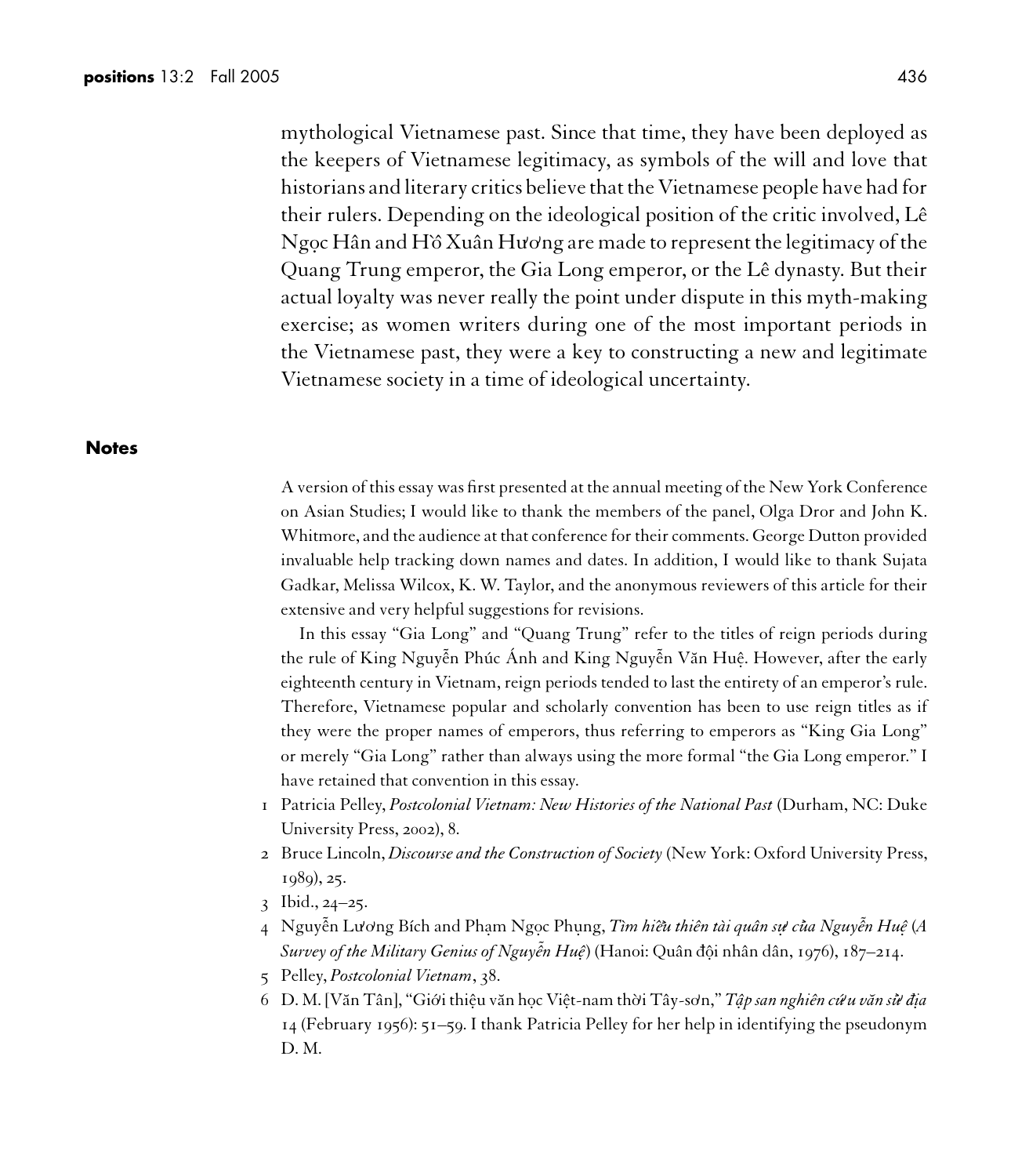- 7 The full *nôm* texts of these poems, along with a transliteration into  $Qu\acute{o}c$  Ng $\ddot{u}$ , appear in Nguy˜ ên Cˆa**<sup>&</sup>gt;** m Thúy and Nguy˜ ên Pha.m Hùng, *V˘an tho***)** *nôm thò***)** *i Tây So***)***n* (*Nôm Poetry of the Tây-son Period*) (Hanoi: Khoa hoc xã hôi, 1997), 95–122. The source for these *nôm* texts is "Quốc Âm Phú" ("Riches of the National Language") (manuscript AB, Viên Hán Nôm, Hanoi, 184); and "Quốc Âm Tế Văn" ("Stele Inscriptions in the National Language") (manuscript AB, Viện Hán Nôm, Hanoi, 318). *Manuscript AB* refers to the manuscript classification system of the Sino-Nôm institute (*Viện Hán Nôm*) in Hanoi. For information on this classification system or on these archival manuscripts, see Trần Nghĩa and François Gros, eds., *Di sa***<sup>&</sup>gt;** *n hán nôm: thu***)** *mu. c ¯d`ê y ´êu* (*Vietnamese Sino-Nôm Heritage: Complete Catalog*), 3 vols. (Hanoi: Khoa hoc xã hôi, 1993).
- 8 An extremely interesting essay on the significance of the bonds of *tình cầm* can be found in Allison Truitt, "Changing the Terms of Address: Women's Writing and the Crisis of Vietnamese Literature" (master's thesis, Cornell University, 2000); see also Neil Jameson, *Understanding Vietnam* (Honolulu: University of Hawaii Press, 1988).
- 9 Nguy˜ ên Cˆa**<sup>&</sup>gt;** m Thúy and Nguy˜ ên Pha.m Hùng, *V˘an Tho***)** *Nôm*, 107. The translation is my own. For a partial translation of this poem into French, see Nguyen Khac Vien, Nguyen Van Hoan, and Huu Ngoc, *Anthologie de la littérature Vietnamienne*, vol. 2 (Paris: Harmattan, 2000): 160–63.
- 10 D. M. [V˘an Tân], "Gió**)** i thiê.u," 55–56.
- 11 V˘an Tân, *Cách Ma. ng Tây So***)***n* (*The Tây So***)***n Revolution*) (Hanoi: Nhà Xu ´ât Ba**<sup>&</sup>gt;** nV˘an Su**<sup>&</sup>gt;)** Ði.a, 1958), 231–32. (Author's translation)
- 12 Ibid., 232–33.
- 13 Nguy˜ ên Lô.c, *V˘an ho.c Tây So***)***n* (*Tây So***)***n Literature*) (Ngh˜ıa Bình: So**<sup>&</sup>gt; )** v˘an hóa và thông tin, 1986), 79. (Author's translation)
- 14 For Pham Thái's eulogy, see Nguyen Khac Vien, Nguyen Van Hoan, and Huu Ngoc, An*thologie de la littérature Vietnamienne*, vol. 2, 168–69; for Gia Long's eulogizing of the bishop of Adran, see Léon Vandermeersch, "Autour des honneurs funèbres décernés à l'évêque d'Adran au Vietnam" ("On the Funerary Honors Awarded to the Bishop of Adran in Vietnam"), *Vietnamologica* 3 (1998): 127–28.
- 15 Nguyễn Cầm Thúy and Nguyễn Phạm Hùng, Văn Thơ Nôm, 93-94.
- 16 Letter from François Joseph Girard to Denis Boiret, November 25, 1792. Archives des Missions Etrangères de Paris (AMEP), vol. 692, 398; Đỗ Bằng, Những khám phá về Hoàng Đế *Quang Trung (Discoveries about the Quang Trung Emperor*) (Huế: Thuân hóa, 1998), 16.
- 17 Ibid., 17; letter from Girard to Claude François Létondal, March 23, 1791, *AMEP*, vol. 801, 349–50; and letter from Girard to Boiret, November 25, 1792, *AMEP*, vol. 692, 397.
- 18 Ibid.
- 19 Văn Tân, *Cách Mang Tây Sơn*, 233.
- 20 Nguyễn Thương Khánh, "Vua Quang Trung Chết vì một Li`êu Độc Dược của Ngọc Hân Công Chúa" ("The Quang Trung Emperor Died because of Princess Ngoc Hân's Vial of Poison"), *Phˆo***<sup>&</sup>gt;** *Thông* 62 (August 1961). Quoted in Ðô Bang, ˜ *Nh˜u***)** *ng Khám Phá*, 42–43.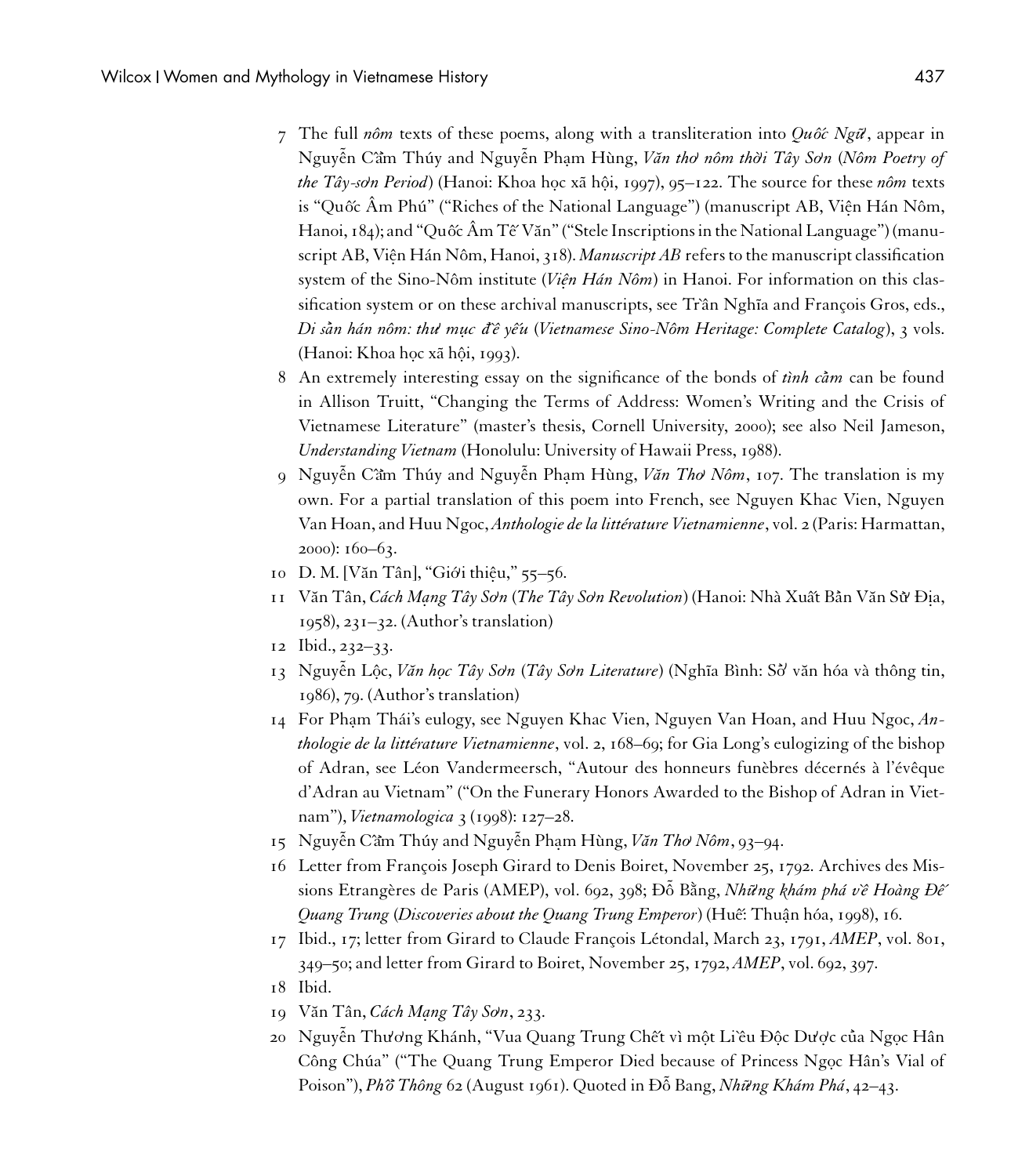- 21 Ibid., 43.
- 22 Ibid., 43–44.
- 23 Ibid., 47.
- 24 Nguy˜ ên Phu**)** o**)**ng, *Viê.t nam thò***)** *i bành tru***)** *ó***)** *ng: Tây So***)***n* (*Vietnam in a Time of Turmoil: Tây So***)***n*) (Saigon: Khái tri., 1967), 314.
- 25 David Marr, *Vietnamese Anticolonialism 1885–1925* (Berkeley: University of California Press, 1971).
- 26 See V˘an Tân, *Cách Ma. ng Tây So***)***n*, 228–33.
- 27 Hayden White, *Metahistory: The Historical Imagination in Nineteenth-Century Europe* (Baltimore: Johns Hopkins University Press, 1973), 1–42.
- 28 K. W. Taylor, "Surface Orientations in Vietnam: Beyond Histories of Nation and Region," *Journal of Asian Studies* 57 (1998): 949–78.
- 29 "Đại Nam Đối Liễn Thi Tập" ("Compilation of Poetry and Parallel Sentences from the Great South"), in Nhan Ba**<sup>&</sup>gt;** o, *Phát Hiê. n Mó***)** *i v`ê H`ˆo Xuân Hu***)** *o***)***ng* (*New Discoveries about H`ˆo Xuân Hu* $\omega$ ng) (Hanoi: Khoa Học Xã Hội, 2000), 184. (Author's translation)
- 30 See Hu`ynh Sanh Thông, ed. and trans., *The Heritage of Vietnamese Poetry* (New Haven: Yale University Press, 1979), 247–48.
- 31 H`ˆo Xuân Hu**)** o**)**ng, *Spring Essence: The Poetry of H`ˆo Xuân Hu***)** *o***)***ng*, trans. John Balaban (Port Townsend, WA: Copper Canyon, 2000), back cover.
- 32 Nguy˜ ên Lô.c, *V˘an ho.c Tây So***)***n*, 44.
- 33 Văn Tân, "Ý nghĩa và giá tri thơ Hồ Xuân Hương" ("The Significance and Value of Hồ Xuân Hu**)** o**)**ng's Poetry"), *Tâ. p san nghiên cú***)** *u v˘an su***<sup>&</sup>gt;)** *di¯.a* 10 (September–October 1955): 35.
- 34 Ibid., 23. (Author's translation)
- 35 Ibid., 33. (Author's translation)
- 36 Nguyễn Lộc, *Văn học Tây Sơn*, 44–45. (Author's translation)
- 37 Nguy˜ ên Lô.c, *V˘an ho.c Tây So***)***n*, 45.
- 38 H ˜u**)** u Ngo.c and Françoise Corrèze, *H`ˆo Xuân Hu***)** *o***)***ng, ou le voile dechire* (*H`ˆo Xuân Huong, or the Torn Veil*) (Hanoi: Fleuve Rouge, 1984), 8.
- 39 John Balaban, "Translating Vietnamese Poetry," *Manoa* 11, no. 2 (1999): 77.
- 40 Ngoc and Corrèze, *Hò Xuân Hudng*, 21. (Author's translation)
- 41 For this narrative of Tây So**)**n developments, see Nguy˜ ên Khác Viên, *Vietnam: A Long History* (Hanoi: Thế Giới, 1993).
- 42 Duy Dao, *Su.* **)** *Thâ. t Tho***)** *và Ðô. i H`ˆo Xuân Hu***)** *o***)***ng* (*The Truth about the Life and Poetry of H`ˆo Xuân Hu***)** *o***)***ng*) (Hanoi: V˘an Ho.c, 2000), 159–60.
- 43 See Hoa Bang, `˘ *H`ˆo Xuân Hu***)** *o***)***ng, Nhà Tho***)** *Cách Ma. ng* (*H`ˆo Xuân Hu***)** *o***)***ng: A Revolutionary Poet*) (Hanoi: Bốn Phương, 1950), 38–39.
- 44 The original Hán text of the  $L \hat{u} u H \hat{u}$  *ong Ký Tu*<sup> $\hat{u}$ </sup>, along with a *quôc ngữ* translation, appears in Nhan Ba**<sup>&</sup>gt;** o, *Phát Hiê. n Mó***)** *i v`ê H`ˆo Xuân Hu***)** *o***)***ng*.
- 45 Hoàng Xuân Hãn, *La So***)***n Yên H`ˆo* (*La Mountain and Yên Lake*) (Hanoi: Giáo Du.c, 1998), 901.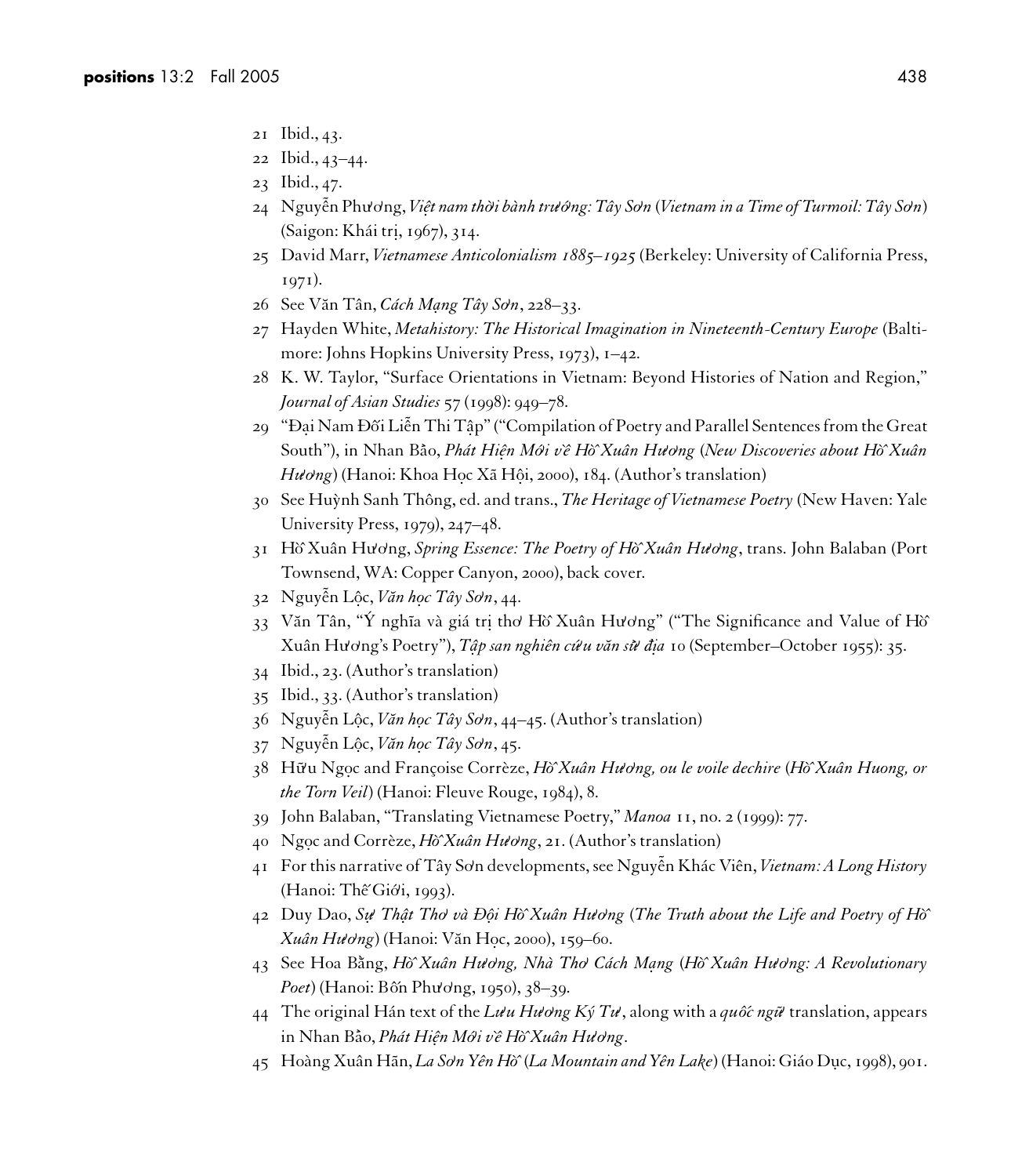- 46 "*Xuân Hu***)** *o***)***ng Thi Tâ. p*" ("Poetic Works of Xuân Hu**)** o**)**ng"), in Nhan Ba**<sup>&</sup>gt;** o, *Phát hiê. n mó***)** *i v`ê Hồ* Xuân Hương (New Discoveries about Hồ Xuân Hương) (Hanoi: Khoa hoc xã hôi, 2000), 34.
- 47 Maurice Durand, *L'Oeuvre de la poétesse vietnamienne H`ˆo Xuân Hu***)** *o***)***ng* (*The Works of the Vietnamese Poet Hò^Xuân Hương*) (Paris: Adrien-Maisonneuve, 1968), 142.
- 48 Hoa Bang, `˘ *H`ˆo Xuân Hu***)** *o***)***ng*, 54–55.
- 49 For information on V˘an Tân's participation in the attempts to forge a new, Marxist historiography of Vietnam, see Patricia Pelley, *Postcolonial Vietnam*, 14. On women in classical texts, see "Hương Sơn Linh Cầm Quan Âm Sự Tích" ("Book of Prayers from Perfume Mountain") (manuscript AB 111, Viên Hán Nôm, Hanoi), and "Hương Sơn Quan Thế Âm Chân Kinh Tân Đich" ("Newly Translated Poems from Perfume Mountain") (manuscript AB 271, Viên Hán Nôm, Hanoi).
- 50 Wynn Wilcox, "Allegories of the U.S.-Vietnam War: Nguyễn Ánh, Nguyễn Huệ, and the 'Unification Debates,'" *Crossroads: An Interdisciplinary Journal of Southeast Asian Studies* 17, no. 1 (2003), 129–60.
- 51 Tamar Mayer, "Gender Ironies of Nationalism: Setting the Stage," in *Gender Ironies of Nationalism: Sexing the Nation*, ed. Tamar Mayer (New York: Routledge, 2000), 3.
- 52 In December 1955, without taking on V˘an Tân directly, Ðái Xuân Ninh, in an "opinion of our readers" section of *Tâp san nghiên cứu văn sừ đia*, suggested that the importance of Hồ Xuân Hu<sup> $\sigma$ </sup><sub>N</sub> opetry lay in her humanitarianism and, by implication, not in her association with a particular dynasty. Đái Xuân Ninh, "Ý kiến bạn đọc: ch<mark>ủ</mark> nghĩa nhân đạo trong thơ của Hồ Xuân Hương" ("The opinion of a reader: Humanitarianism in the Poetry of Hồ Xuân Hu**)** o**)**ng"), *Tâ. p san nghiên cú***)** *u v˘an su***<sup>&</sup>gt;)** *di¯.a* 12 (December 1955): 78–86.
- 53 Mayer, "Gender Ironies of Nationalism," 7.
- 54 George Mosse, *Nationalism and Sexuality: Respectability and Abnormal Sexuality in Modern Europe* (New York: Howard Fertig, 1985), 18.